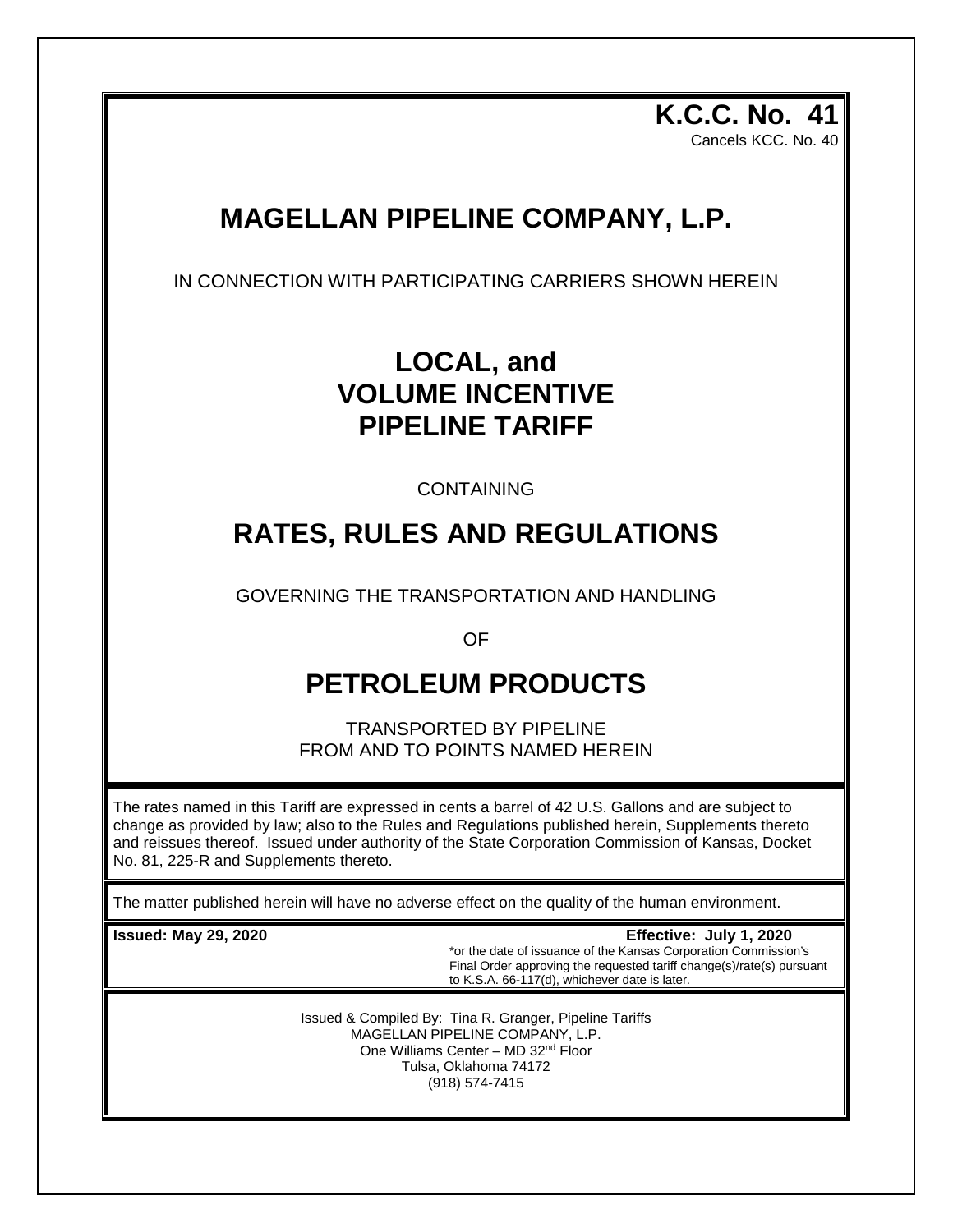### **FORMAT OF TARIFF**

 For information only. The application of this tariff is governed by the rules, regulations, terms, and conditions set forth elsewhere herein and not by this "Format".

 This tariff is divided into four basic parts. The first of these consists of preliminary matter including an alphabetical table of contents.

 The second basic part of the tariff is **SECTION NO. 1, GENERAL RULES AND REGULATIONS**, which contains all generally applicable rules and regulations. Section No. 1 is further subdivided as follows:

#### **Tariff Reissue and Supplementation**

This subsection explains methods of supplementing, canceling, or reissuing tariff matter. It is exceedingly important that all effective supplements to this tariff be referred to for correct interpretation of the tariff.

#### **Commodity Description and Measurement**

This subsection describes commodities to be transported together with methods of measurement defined.

#### **Preshipment Requirements and Procedures**

This subsection sets forth requirements and procedures of which knowledge is essential prior to tendering Petroleum Products for shipment.

#### **Transportation Services and Related Requirements**

This subsection describes the line haul services provided by the Carriers.

#### **Terminaling Services and Related Requirements**

This subsection describes the various terminal services which the Carriers perform and the charges therefore, if any.

#### **Special and Ancillary Services and Related Requirements**

This subsection describes all special or ancillary services offered by the Carriers and the charges therefore, if any.

#### **Liability and Claim Settlement**

The final subsection of Section No. 1 contains items which set forth Carriers' limits of liability and time requirements for filing claims and suits to satisfy legal requirements.

 The third basic part of the tariff is **SECTION NO. 2, LOCAL AND VOLUME INCENTIVE RATES**, which catalogs all rates from applicable Origins to all applicable Destinations.

 Particular note should be made of the application of the rate items for differing Petroleum Products as outlined by various reference marks.

Section No. 2 also contains the Rates, Rules and Regulations, which apply to the Volume Incentive Programs.

 The last basic section of the tariff is **SECTION NO. 3**, which contains an explanation of abbreviations and reference marks found throughout the tariff.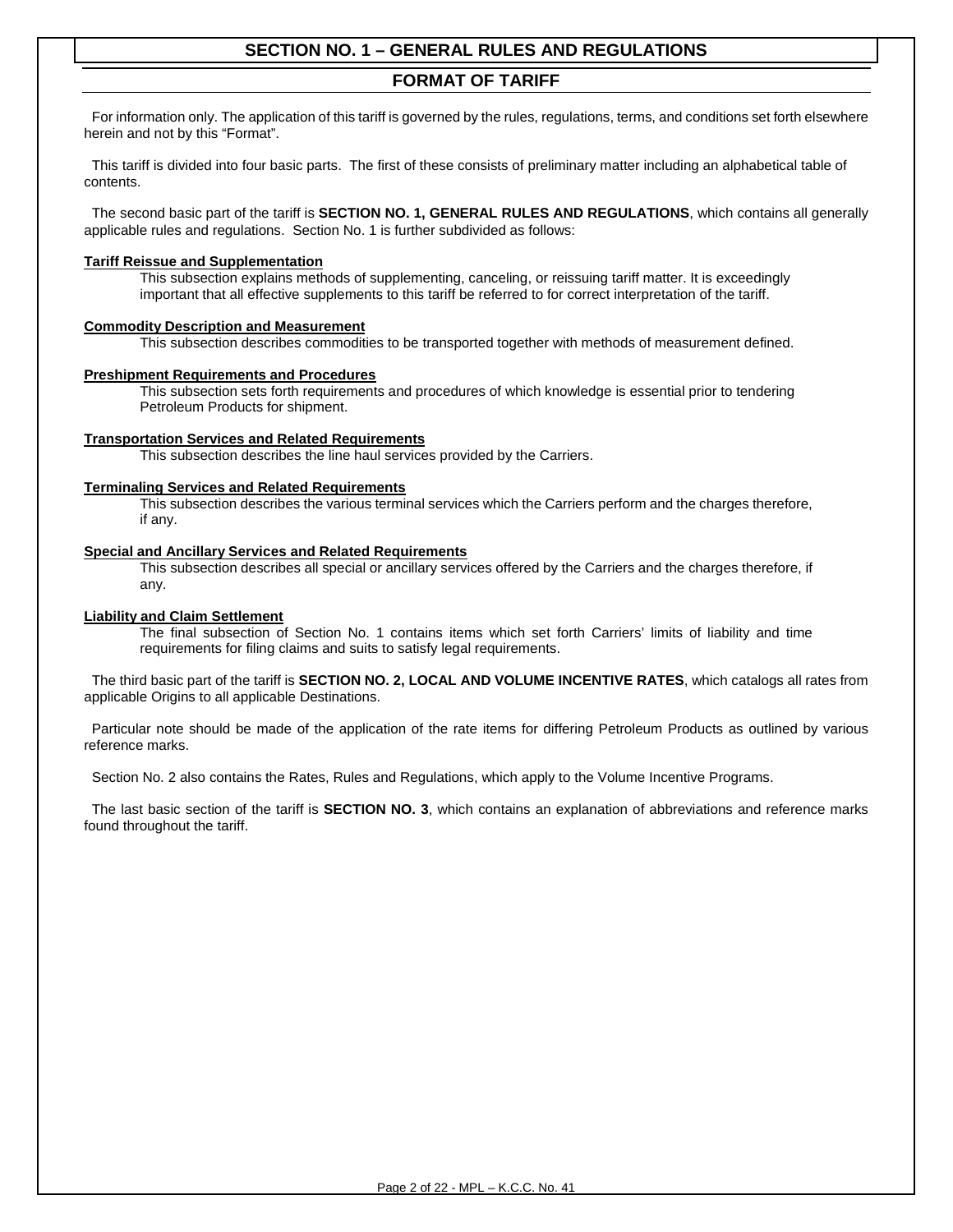| <b>TABLE OF CONTENTS</b>                            |                          |                |  |  |  |
|-----------------------------------------------------|--------------------------|----------------|--|--|--|
| PAGE NO.<br><b>SUBJECT</b><br><b>ITEM NO.</b>       |                          |                |  |  |  |
| Abbreviations, Explanation of                       | --                       | 22             |  |  |  |
| Acceptance Free from Liens and Charges              | 55                       | $\overline{7}$ |  |  |  |
| Application of Rates From or To Intermediate Points | 105                      | 10             |  |  |  |
| Application of Tariff, General                      | --                       | 5              |  |  |  |
| Charges for Spill Compensation Acts and Regulations | 150                      | 12             |  |  |  |
| Claims: Time for Filing                             | 175                      | 13             |  |  |  |
| Commodity                                           | 30                       | 6              |  |  |  |
| <b>Communication Facilities</b>                     | 155                      | 12             |  |  |  |
| <b>Corrosion Inhibitors</b>                         | 60                       | $\overline{7}$ |  |  |  |
| <b>Definitions</b>                                  | $\overline{\phantom{a}}$ | 5              |  |  |  |
| Delivery to Destination                             | 125                      | 11             |  |  |  |
| Demurrage Charges                                   | 135                      | 11             |  |  |  |
| Diesel Fuel Minimum Shipment (Note 1)               | 115                      | 11             |  |  |  |
| Duty of Carrier                                     | 165                      | 12             |  |  |  |
| Facilities Required at Origin and Destination       | 65                       | 8              |  |  |  |
| Filtration and Special Testing Service              | 140                      | 11             |  |  |  |
| Format of Tariff                                    |                          | $\overline{2}$ |  |  |  |
| High RVP Unleaded Gasoline                          | 147                      | 12             |  |  |  |
| Identity of Shipment                                | 110                      | 11             |  |  |  |
| Liability of Carrier                                | 170                      | 13             |  |  |  |
| <b>Local Rates Section</b>                          | 200                      | 14             |  |  |  |
| Method of Canceling Items                           | 1                        | 6              |  |  |  |
| Method of Denoting Reissued Matter in Supplements   | 5                        | 6              |  |  |  |
| Minimum Consignment                                 | 95                       | 10             |  |  |  |
| Minimum Delivery From Carrier's Terminal Facilities | 130                      | 11             |  |  |  |
| Minimum Shipment                                    | 90                       | 10             |  |  |  |
| MPL Company Terminaling Services                    | 120                      | 11             |  |  |  |
| Payment of Transportation and Other Charges         | 70                       | 8              |  |  |  |
| Petroleum Products Defined                          | 15                       | 6              |  |  |  |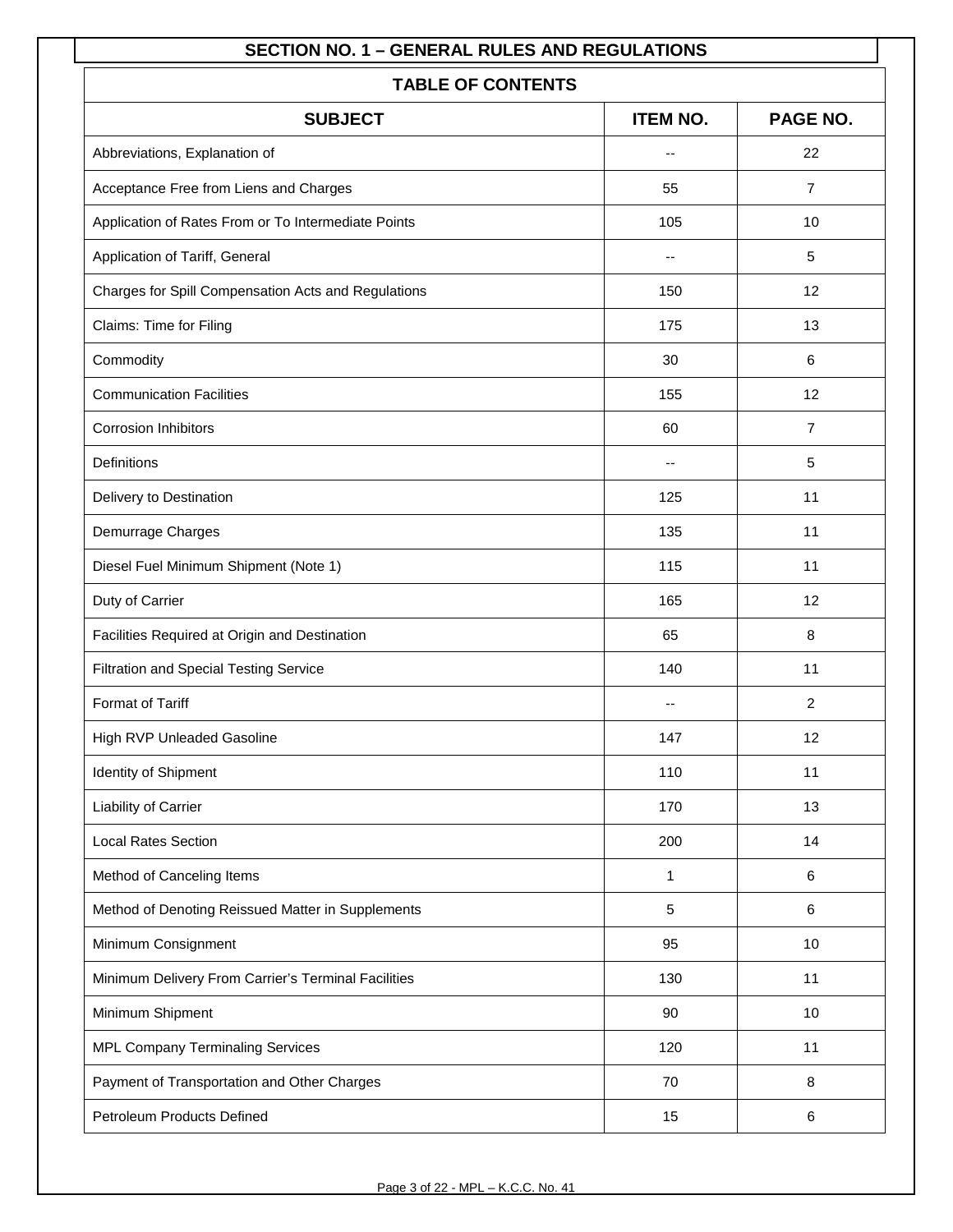| <b>TABLE OF CONTENTS (continued)</b>                  |                 |                |  |  |
|-------------------------------------------------------|-----------------|----------------|--|--|
| <b>SUBJECT</b>                                        | <b>ITEM NO.</b> | PAGE NO.       |  |  |
| <b>Pipeage Contracts Required</b>                     | 85              | 9              |  |  |
| <b>Products Acceptance Specifications</b>             | 20              | 6              |  |  |
| Proration of Pipeline Capacity                        | 45              | $\overline{7}$ |  |  |
| Reconsignment                                         | 100             | 10             |  |  |
| Reference to Items, Notes, Rules, etc.                | 10              | 6              |  |  |
| Reference Marks, Explanation of                       |                 | 22             |  |  |
| <b>Scheduling of Shipments</b>                        | 40              | $\overline{7}$ |  |  |
| <b>Special Handling Services</b>                      | 145             | 11             |  |  |
| <b>Tax Registration</b>                               | 75              | 9              |  |  |
| Ten-Year Incentive Program and Incentive Rates        | 265-266         | $17 - 19$      |  |  |
| Ten-Year Tiered Incentive Program and Incentive Rates | 290-292         | $20 - 22$      |  |  |
| <b>Testing and Measuring</b>                          | 35              | $\overline{7}$ |  |  |
| Two Year Incentive Program and Incentive Rates        | 250-251         | $15 - 16$      |  |  |
| <b>Transmix Handling</b>                              | 22              | 6              |  |  |
| <b>Volume Corrections and Tender Deductions</b>       | 25              | 6              |  |  |
| Withdrawals From Carrier's Terminal Facilities        | 80              | 9              |  |  |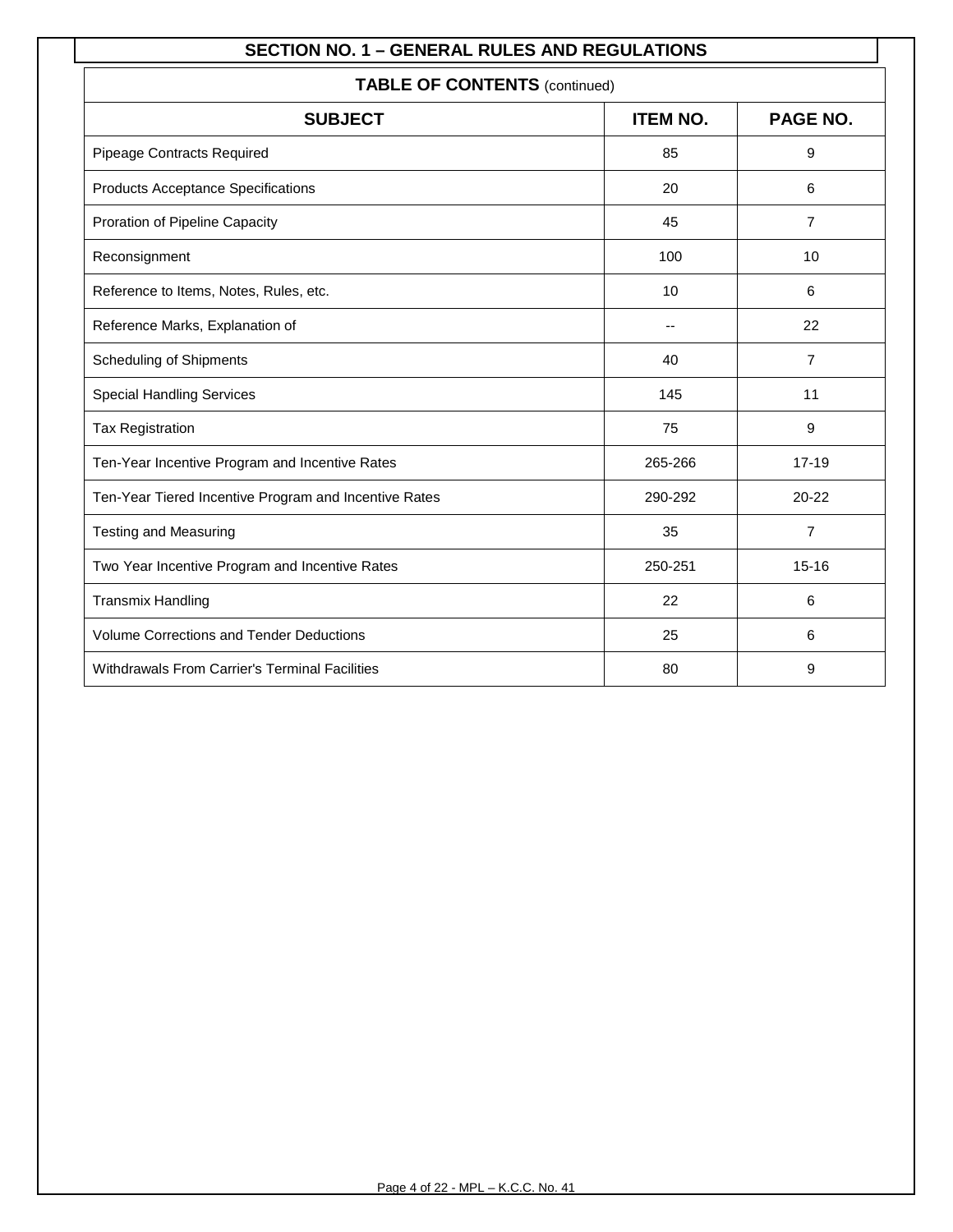#### **GENERAL APPLICATION OF TARIFF**

Petroleum Products will be transported, terminaled and/or handled through Carrier's facilities only as provided for in these rules and regulations.

#### **DEFINITIONS**

**"ATLAS"** means Automated Transportation Logistics Activity System. ATLAS is a computerized information system to which all Shippers have access upon request. ATLAS enables Shippers to nominate and release product and to monitor and coordinate the movement of Petroleum Products while on Carrier's system.

**"Barrel**" as used herein shall consist of forty-two (42) United States gallons at sixty (60) degrees Fahrenheit.

**"Carrier**" means and refers to Magellan Pipeline Company, L.P.

**"Consignee"** means and refers to the party having ownership of product transferred to them.

**"Consignor"** means the party, which tendered Petroleum Products to Carrier.

**"Destination**" means the facility at which Carrier delivers Petroleum Products out of Carrier's pipeline.

**"Inventory Owner**" means and refers to the party, either Shipper or Consignee, holding title to product(s) in Carrier's facilities.

**"Minimum Allocation**" means the minimum level of Open Stock Petroleum Product inventory required in order for an Inventory Owner to maintain active withdrawal privileges at Carrier's terminal facilities.

**"Open Stock Petroleum Product**" means the commodity grades of Petroleum Products, as defined by Item 15 that the Carrier transports under Open Stock Status.

**"Open Stock Status"** means that a Shipper may withdraw at a Carrier Destination the same quantity of the Petroleum Product which Carrier is receiving at a Carrier Origin from Shipper on the same day if both Shipper's and Carrier's inventories are sufficient as stated in Item 80.

**"Origin"** means the facility of Carrier at which Carrier receives Petroleum Products into Carrier's pipeline.

**"Origin Release"** means the written commitment of a Consignor to schedule a batch of Petroleum Products into Carrier's facilities.

**"Petroleum Products**" means the commodities more specifically defined in Item 15 and meeting the specifications referenced in Item 20.

**"Shipment Request"** represents a commitment by an established Shipper to receive Petroleum Product from an Origin point into the Carrier's system.

**"Shipper"** means the party who contracts with the Carrier for transportation and/or terminaling of Petroleum Products pursuant to the terms of this tariff.

**"Tender"** means an offer by a Shipper to a Carrier of a stated quantity of Petroleum Products from a specified Origin or Origins to a specified Destination or Destinations pursuant to the terms of this tariff.

"**Transit Time**" means the time a shipment would take to move from Origin to Destination.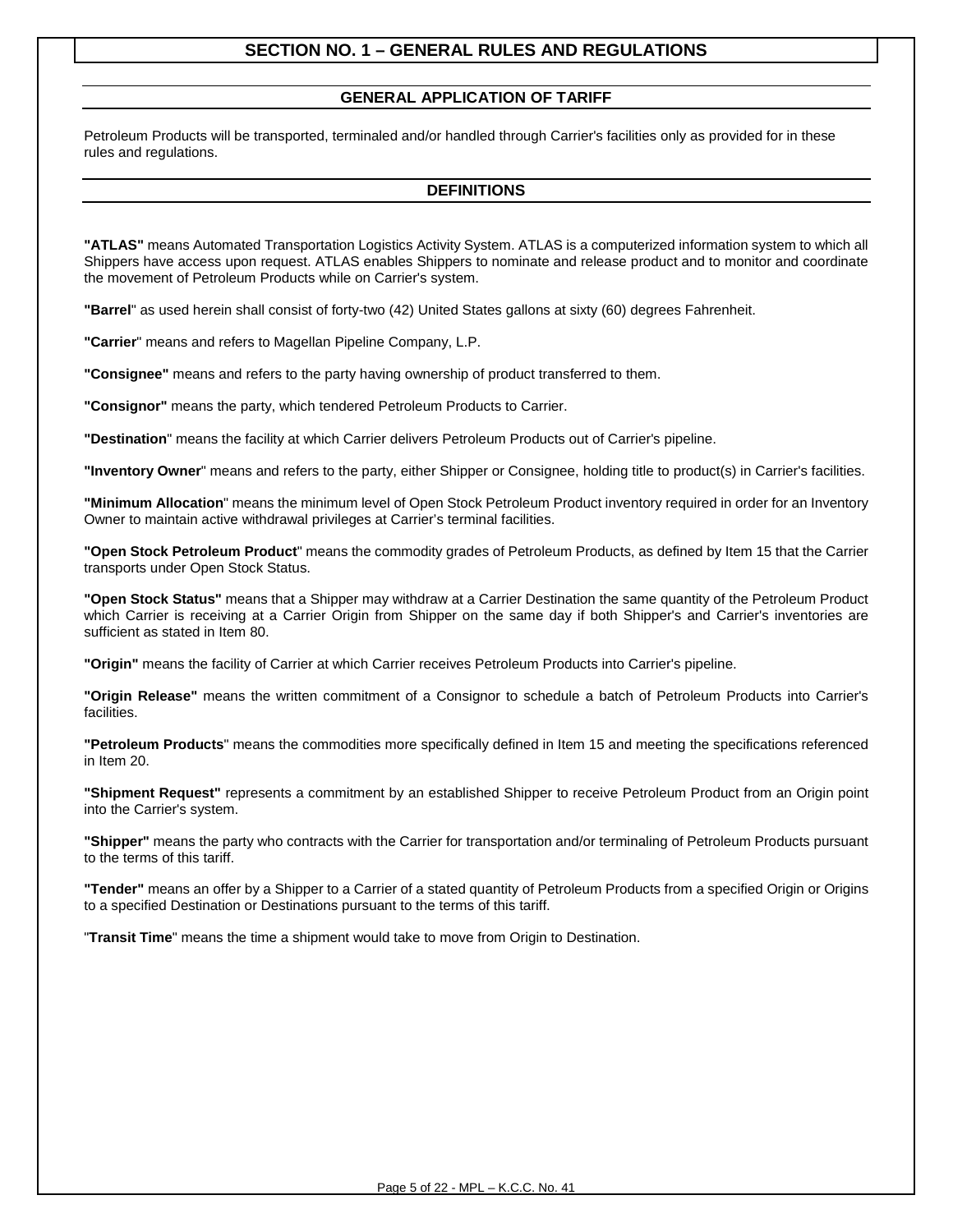#### **TARIFF REISSUE AND SUPPLEMENTATION**

#### **ITEM 1 - METHOD OF CANCELING ITEMS**

As this tariff is supplemented, numbered items with letter suffixes cancel corresponding numbered items in the original tariff or in a supplement. Letter suffixes will be used in alphabetical sequence starting with A.

EXAMPLE - Item 60-A cancels Item 60; and Item 90-B cancels 90-A in a prior supplement, which, in turn, canceled Item 90.

#### **ITEM 5 - METHOD OF DENOTING REISSUED MATTER IN SUPPLEMENTS**

Matter brought forward without change from one supplement to another will be designated as "Reissued" by a reference mark in the form of a square enclosing a number, the number being that of the supplement in which the reissued matter first appeared in its currently effective form. To determine the supplement's original effective date, refer to the explanation of reference marks on the last page of the supplement. For further details, consult the supplement in which the reissued matter first became effective.

#### **ITEM 10 - REFERENCE TO ITEMS, NOTES, RULES, ETC.**

When reference is made in this tariff, and supplements hereof, to items, notes, rules, etc., such references are continuous and include supplements to and successive reissues of such items, notes, rules, etc.

#### **COMMODITY DESCRIPTION AND MEASUREMENT**

#### **ITEM 15 - PETROLEUM PRODUCTS DEFINED**

Where the term "**Petroleum Products**" is used herein, the same refers to:

Diesel Fuel Distillates and Jet Fuels – Commercial<br>Unleaded Gasolines (Julie 1980) Gasoline Feedstock **Unleaded Gasolines** 

#### **ITEM 20 - PRODUCTS ACCEPTANCE SPECIFICATIONS**

Petroleum Products shall be accepted for transportation only when such Petroleum Products meet all required specifications as uniformly established by Carrier. All of the required specifications for Petroleum Products shall be issued from time to time in the manner and to the extent appropriate to facilitate the efficient and economical use and operation of the Carrier's facilities and to reasonably accommodate Shipper's needs for transportation.

#### **ITEM 22- TRANSMIX HANDLING**

Transmix accumulated in Carrier's system for movements to Great Bend, KS, Scott City, KS and Denver, CO will be allocated to all Shippers based on the proportion to each Shipper's barrels delivered at Great Bend, KS, Scott City, KS and Denver, CO in a calendar month. Carrier shall dispose of the Transmix for Shippers and provide each Shipper's net proceeds from the disposition of the Transmix.

#### **ITEM 25- VOLUME CORRECTIONS AND TENDER DEDUCTIONS**

**SECTION A.** In measuring the quantity of Petroleum Products received and delivered, correction shall be made from volume at actual or observed temperature to volume at sixty (60) degrees Fahrenheit.

**SECTION B.** A tender deduction of one-twentieth (1/20) of one (1) percent by volume will be made on the quantity of Petroleum Products accepted for transportation. Carrier will only be accountable for delivery of that quantity of Petroleum Products accepted for transportation after the tender deduction.

**SECTION C.** Product downgrades associated with handling multiple grades of distillate products that have varied sulfur levels will be allocated to shippers.

#### **PRESHIPMENT REQUIREMENTS AND PROCEDURES**

#### **ITEM 30 - COMMODITY**

Carrier is engaged exclusively in the transportation of Petroleum Products specified and described in Item 15 and therefore will not accept any other commodities for transportation. No petroleum products will be received for transportation except good merchantable petroleum products of substantially the same kind and quality as that being currently transported through the same facilities for other Shippers. Consignor and Shipper warrant to Carrier that any petroleum products tendered to Carrier conform with the specifications for such products and are merchantable. Petroleum products of substantially different grade or quality will be transported only in such quantities and upon such terms and conditions as Carrier and Shipper may agree.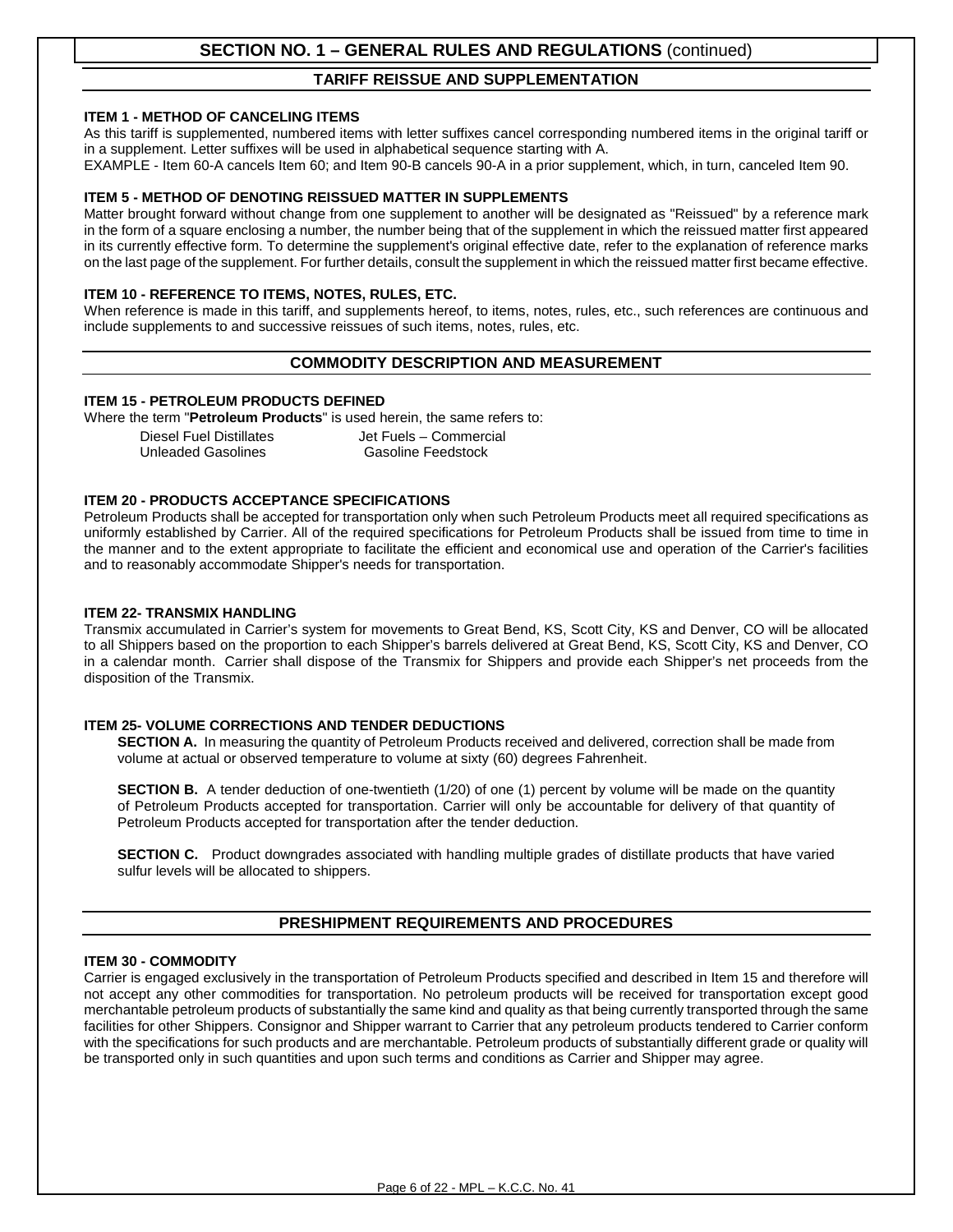#### **PRESHIPMENT REQUIREMENTS AND PROCEDURES** (continued)

#### **ITEM 35 - TESTING AND MEASURING**

Petroleum products shall be accepted for transportation only when such products meet all required specifications as uniformly established by Carrier found at the public website [www.magellanlp.com/WhatWeDo/ProductSpecs.aspx](http://www.magellanlp.com/WhatWeDo/ProductSpecs.aspx) or upon request. Demonstration of conformance with the product specifications shall be made through the submission of a Certificate of Analysis that accurately represents the product characteristics. Accuracy of the Certificate of Analysis is the sole responsibility of the party who establishes the Origin Release. Costs associated with handling, distribution, and disposal of products that enter the system that do not meet the product specifications shall be borne entirely by the party who establishes the Origin Release.

#### **ITEM 40 - SCHEDULING OF SHIPMENTS**

Petroleum Products shall be accepted for transportation at such time as Petroleum Products of the same specifications are currently being transported from point of Origin to a Destination or Destinations in accordance with schedules of shipments and consignments to be issued from time to time to each Consignor by the Carrier. Such schedules may be modified from time to time in the manner and to the extent reasonably desirable to facilitate the efficient and economical use and operation of the Carrier's facilities and to reasonably accommodate Consignor's needs for transportation. Shippers can distribute shipments to MPL Destinations by designating specific locations or by selecting automatic shipment distribution. Automatic shipment distribution is the distribution of Shippers' volumes on a system-wide basis to even out the day's supply based on historical weighted average loadings to all valid locations where the Shipper conducts business. Shippers may specify Destinations by Origin and Grade for automatic shipment distribution. Shippers may elect to utilize Carrier's "ATLAS" system to schedule shipments. Origin Releases and Shipment Requests should be completed fourteen (14) days before the scheduled entry date of product into Carrier's facilities. If an Origin Release or Shipment Request is not timely submitted, Carrier will handle in a manner to facilitate the efficient, economic use and operation of the Carrier's facilities and to reasonably accommodate Consignor's needs for transportation of product. MPL will provide a pump date for a completed nomination a minimum of seven (7) days prior to the release date.

#### **ITEM 45 - PRORATION OF PIPELINE CAPACITY**

When the total volume of the various commodities offered for shipment on Carrier's facilities, in accordance with the procedures for scheduling of shipments, is greater than can be transported within the period covered by such schedules, then commodities offered by each Shipper, including any new Shipper, for transportation will be transported in such quantities and at such times, to the limit of Carrier's normal operating capacity, so as to avoid unjust discrimination or undue preference among Shippers and to fulfill requirements of governmental agencies.

System-wide pipeline operating capacity, as determined by Carrier, will be allocated based on Inventory Owner's historical loadings at Carrier's facilities. An Inventory Owner's maximum inventory balance will be controlled using an allocation method, which will be based on the moving average of the Inventory Owner's daily rack deliveries for each Petroleum Product covering thirty (30) days.

A new Shipper [i.e., a Shipper without a loading history over the preceding twelve (12) months] shall be allocated capacity sufficient to permit a minimum shipment as defined in Item 90. All subsequent allocations of capacity shall be based on the loading history developed by the Shipper after Transit Time has elapsed in accordance with the inventory controls provisions of Item 80.

#### **ITEM 55 - ACCEPTANCE FREE FROM LIENS AND CHARGES**

The Carrier shall have the right to reject any Petroleum Products when tendered for shipment which may be involved in litigation, the title of which may be in dispute, or which may be encumbered by lien or charge of any kind. Further, Carrier will require of the Consignor proof of his perfect and unencumbered title or a satisfactory indemnity bond.

#### **ITEM 60 - CORROSION INHIBITORS**

Consignor may be required to inject oil-soluble corrosion inhibitor, approved by Carrier, in the Petroleum Products to be transported.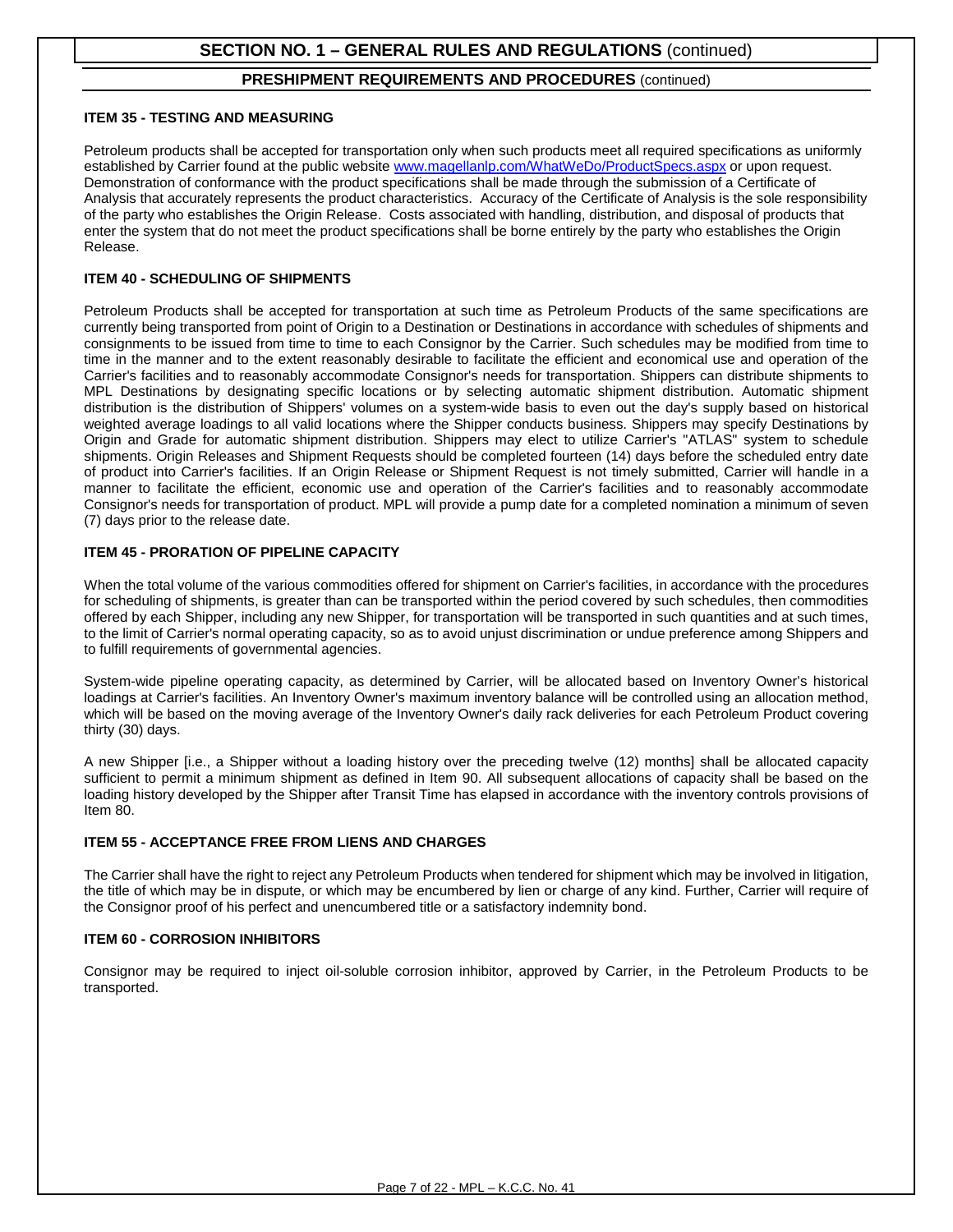#### **PRESHIPMENT REQUIREMENTS AND PROCEDURES** (continued)

#### **ITEM 65 - FACILITIES REQUIRED AT ORIGIN AND DESTINATION**

**SECTION A**. The Carrier will not provide storage facilities at points of Origin or storage or loading facilities at Destinations designated with a ‡. Petroleum Products will be accepted for transportation only when Consignor has provided equipment and facilities satisfactory to the Carrier and when Consignor or Consignee has ascertained from the Carrier or has furnished evidence satisfactory to the Carrier that there are adequate facilities at Destination which are available for receipt of the shipment as it arrives without delay.

**SECTION B.** In the event Consignor or Consignee fails to provide adequate facilities at the Destination for receipt as provided in Section A hereof, Carrier shall have the right, on 24 hour notice, to divert or reconsign, subject to the rates, rules and regulations applicable from point of Origin to actual final Destination, or make whatever arrangements for disposition as are deemed appropriate to clear the Carrier's facilities, including the right of private sale for the best price reasonably obtainable. The Carrier may be a purchaser at such sale. Out of the proceeds of said sale, the Carrier shall pay itself all transportation and other applicable lawful charges and necessary expenses of the sale, and the expense of caring for and maintaining the Petroleum Products until disposed of; and the balance shall be held for whomsoever may be lawfully entitled thereto.

#### **ITEM 70 - PAYMENT OF TRANSPORTATION AND OTHER CHARGES**

The transportation and all other applicable lawful charges, except demurrage charges, accruing on Petroleum Products accepted for transportation shall be paid before release of Petroleum Products from the custody of Carrier. If required by Carrier, Shipper shall either prepay all such charges or furnish guaranty of payment satisfactory to Carrier. Petroleum Products accepted for transportation shall be subject to a carrier's lien, as provided by Article 7 of 12A Okla. Stat. (as such article may be amended from time to time), for all applicable, lawful charges.

If such charges are not paid by the due date stated on the invoice, the balance due on the entire past due balance (including principal and accumulated but unpaid finance charges) shall bear interest from that due date until paid in full at the rate equal to the lesser of one hundred twenty-five percent (125%) of the prime rate of interest charged by Citibank N.A., New York, New York as of the due date or the maximum finance charge rate allowed by law.

In addition to all other liens, statutory or otherwise, to which Carrier is entitled and unless the following grant is expressly prohibited by the terms of one or more security agreements or credit agreements creating prior, perfected security interests in the hereinafter-defined Collateral, Shipper hereby grants to Carrier a first priority, continuous and continuing security interest in all of the following, whether now or hereafter existing or acquired, as collateral for the prompt and complete payment and performance of Shipper's Obligations (as defined below): (a) All Petroleum Products accepted by Carrier for transportation, terminaling, storage, or otherwise; (b) all other property of Shipper now in the possession of and at any time and from time to time hereafter delivered to Carrier or its agents; (c) all of Shipper's pre-payments, deposits, balances, and credits with, and any of its claims against, Carrier, at any time existing; and (d) all products and proceeds of any of the foregoing property in any form. The property described or referred to in subsections (a) through (c) above is collectively referred to as the "Collateral." This grant secures the following (collectively the "Obligations"): (a) all antecedent, current and future transportation, storage, terminaling, special, ancillary and other lawful charges arising under or related to this tariff or the contracts entered into in connection with this tariff; (b) the repayment of any amounts that Carrier may advance or spend for the maintenance, storage or preservation of the Collateral; (c) all amounts owed under any modifications, renewals or extensions of any of the foregoing obligations; and (d) all other amounts now or in the future owed by Shipper to Carrier, whether or not of the same kind or class as the other obligations owed by Shipper to Carrier. Shipper authorizes Carrier to file such financing statements or other documents necessary to perfect and maintain the security interest herein granted.

Upon a default by the Shipper under this tariff or the contracts entered into in connection with this tariff, Carrier may, without further notice, setoff (including by set off, offset, recoupment, combination of accounts, deduction, retention, counterclaim, or withholding across or within each or all of such tariff and contracts, collectively "Setoff") (a) any amounts owed by Carrier to the Shipper under any other agreements, instruments or undertakings between the Shipper and Carrier against (b) any amounts owed by the Shipper to Carrier under any other agreements, instruments or undertakings between the Shipper and Carrier. Carrier shall give the Shipper notice of any Setoff pursuant to this paragraph, as soon as practicable thereafter, provided that failure to give such notice shall not affect the validity of the Setoff.

This item shall be construed in accordance with and governed by the laws of the State of Oklahoma (including without limitation the Uniform Commercial Code, 12A Okla. Stat. § 1-101 et seq., as it may be amended from time to time), without regard to any choice of law rules which may direct the application of the laws of any other jurisdiction.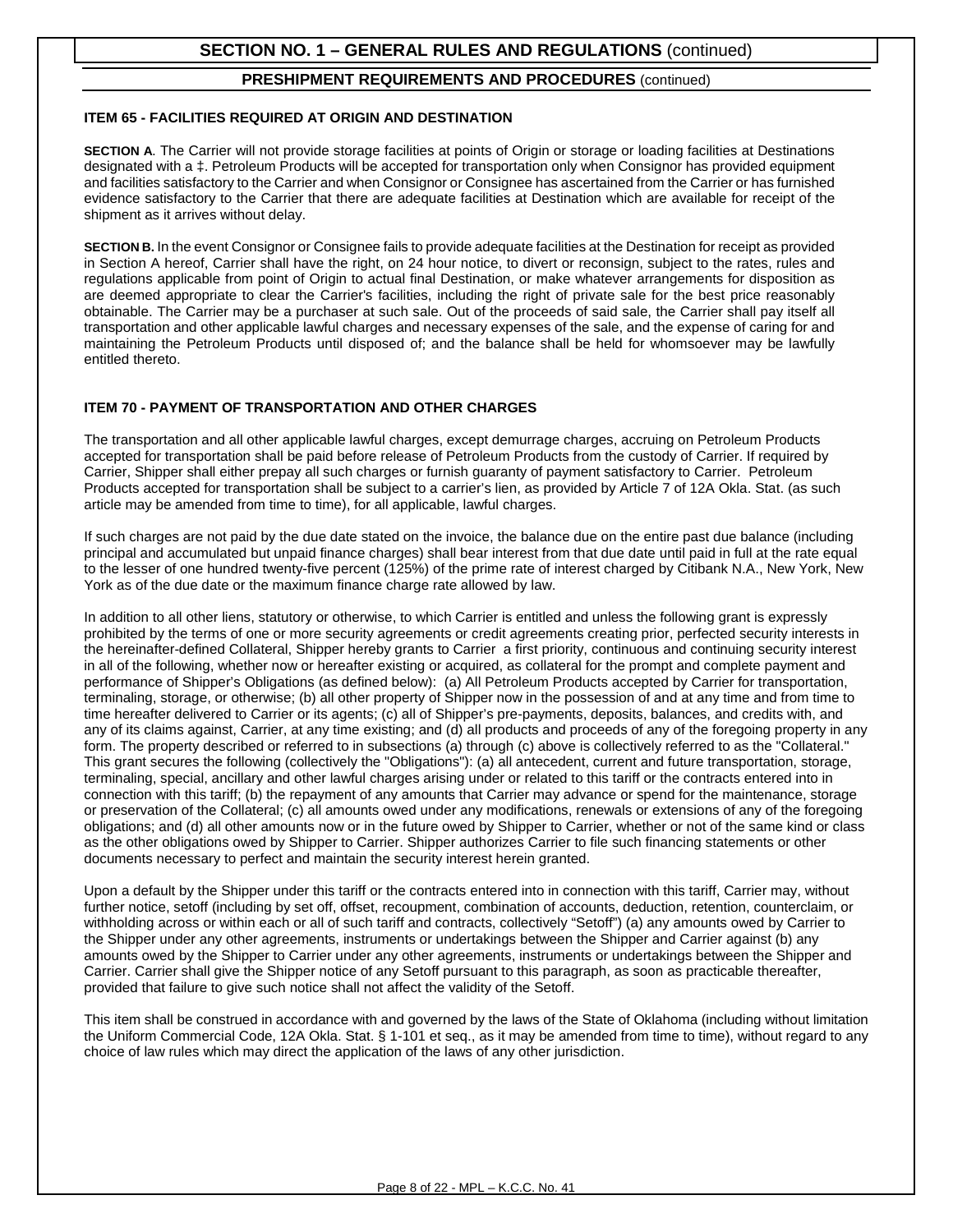#### **PRESHIPMENT REQUIREMENTS AND PROCEDURES** (continued)

#### **ITEM 75 - TAX REGISTRATION**

Consignors and Consignees shall be required to provide proof of registration with or tax exemption from the appropriate Federal and/or State tax authorities related to the collection and payment of fuels excise tax or other similar taxes, levies, or assessments. Failure of the Consignor and Consignee to do so shall not relieve the Consignor or Consignee from the obligation to pay any such tax, levy, or assessment. Any tax, levy, assessment, or other charge imposed by such authority against Carrier as the result of such failure shall be collected by Carrier under the provisions of Item 70.

#### **ITEM 80 - WITHDRAWALS FROM CARRIER'S TERMINAL FACILITIES**

If a Consignor ships and consigns to Destinations where the Carrier provides terminal facilities in accordance with the schedules of shipments furnished by the Carrier, Carrier may permit the Consignee to withdraw such consignments from Carrier's terminal beginning at any time after the acceptance of the shipment for transportation. In order for the Inventory Owner to immediately withdraw its inventory of Open Stock Petroleum Products, the Inventory Owner must maintain a minimum inventory balance, herein referred to as a Minimum Allocation. An Inventory Owner's Minimum Allocation is calculated by applying the Inventory Owner's percentage of overall demand from all Carrier's terminals for a specific Open Stock Petroleum Product against Carrier's system inventory required to maintain Open Stock Status for such Open Stock Petroleum Product. In no event will the calculation of an individual Inventory Owner's Minimum Allocation be less than the minimum inventory levels for each Open Stock Petroleum Product established by the Carrier for all Inventory Owners which are actively utilizing the Carrier's terminal facilities. Consignments in Carrier's system which fulfill an Inventory Owner's Minimum Allocation will be charged an initial transportation rate of **[I]** 166.08 462.80 cents per barrel. An Inventory Owner's Minimum Allocation requirement will be updated on the first (1st) day of every month based on the immediately preceding thirty (30) day period during which Open Stock Petroleum Product withdrawal privileges were in effect. Inventory Owners have until midnight of the seventh (7th) calendar day of every month to satisfy their Minimum Allocation obligation.

New Inventory Owners will be required to submit a loading forecast, which will be used to calculate an initial Minimum Allocation for each Open Stock Petroleum Product. A new Inventory Owner's withdrawals will be monitored during the first  $(1<sup>st</sup>)$  month and the associated Minimum Allocation may be adjusted by the Carrier, if necessary.

An Inventory Owner with an inventory balance less than its Minimum Allocation will be deemed inactive for a period of six (6) consecutive, full calendar months thereafter (the "Inactive Period") and will not without Carrier's express approval, be allowed to withdraw Open Stock Petroleum Product from Carrier's terminal facilities during the Inactive Period or afterward until the first (1st) day of the month following the month during which the Inventory Owner has provided sufficient inventory to meet its Minimum Allocation which was in effect immediately prior to the suspension of its withdrawal privileges. If an Inventory Owner thereafter fails or refuses to ship in accordance with the schedule of shipments furnished by the Carrier or fails to maintain its Minimum Allocation, Carrier may suspend, until further notice, Open Stock Status for such Inventory Owner.

Subject to Items 70 and 170, Minimum Allocation may be withdrawn from the system coincidental with the monthly adjustment to all Inventory Owners' Minimum Allocations after the seventh (7th) calendar day of the month following the month in which Carrier receives written notification of Inventory Owner's intent to discontinue shipments under this Item.

Withdrawals of Non-Open Stock Petroleum Products from Carrier's terminal facilities will be permitted after the shipment has sustained its associated Transit Time from the shipment's Origin to Destination. In addition, Carrier may require Inventory Owner to maintain minimum inventory on Non-Open Stock products.

Inventory Owners shall be permitted to withdraw Petroleum Products at Carrier's terminals only if positive inventory is maintained at that location, regardless of the Inventory Owner's system-wide status. If an Inventory Owner's balance at a location reaches zero, rack deliveries can be suspended until the Inventory Owner replenished its product inventory at the location.

In case of events or circumstances which prevent or threaten to prevent normal transportation and delivery of consignments to a Destination or Destinations, Open Stock Status may be suspended or controlled as to all Inventory Owners at such Destination or Destinations until further notice. When Open Stock Status has been suspended as to any Inventory Owner at a Destination or Destinations, further withdrawals may not be made from a consignment until its physical delivery into terminal facilities at such Destination.

#### **ITEM 85 - PIPEAGE CONTRACTS REQUIRED**

Separate pipeage contracts in accordance with this Tariff and these regulations covering further details may be required of a Shipper before any duty to transport shall arise.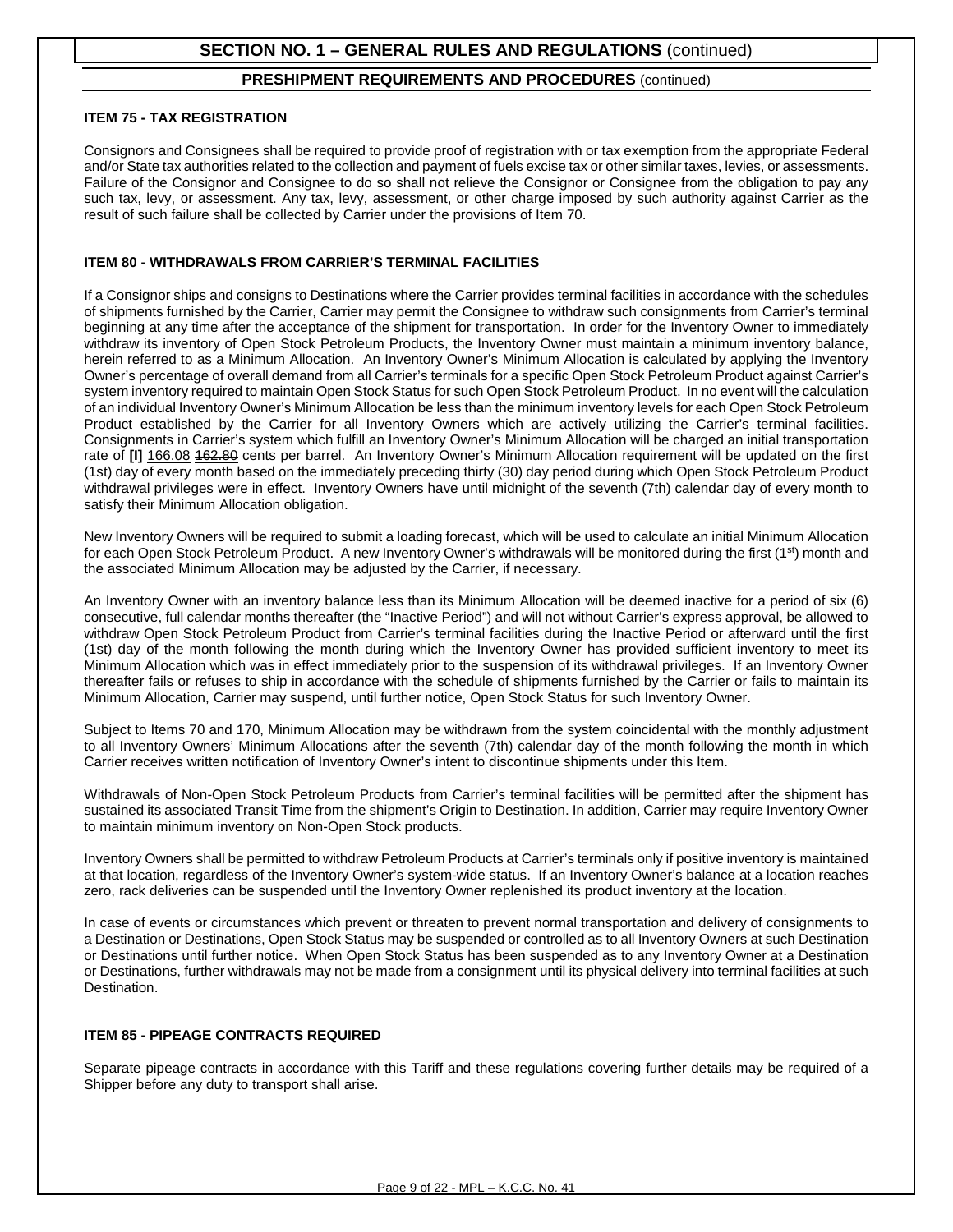#### **TRANSPORTATION SERVICES AND RELATED REQUIREMENTS**

#### **ITEM 90 - MINIMUM SHIPMENT (Note 1)**

**Section A**. A shipment of 25,000 Barrels or more of Petroleum Products of the same required specifications shall be accepted for transportation at one point of Origin from one Consignor.

**Section B**. A shipment of not less than 5,000 Barrels of Petroleum Products of the same specifications shall be accepted for transportation at one point of Origin from one Consignor subject to delay until Carrier has accumulated at receiving point 25,000 Barrels of the same specifications from the same or other Consignors.

**Section C**. A shipment of not less than 7,500 Barrels of the same specifications of Petroleum Products shall be accepted for transportation from one Consignor at any point of Origin.

#### **ITEM 95 - MINIMUM CONSIGNMENT (Note 1)**

**Section A**. A consignment of Petroleum Products of the same specifications may be made as provided in Section B herein to one Consignee at any Destination named in this tariff or any point directly intermediate thereto, or to any Destination on other pipe lines named in tariffs issued by or concurred in by MPL which are lawfully on file with the F.E.R.C. and/or State Commissions, subject to the rates, rules and regulations applicable from point of Origin to final Destination.

**Section B**.A consignment of Petroleum Products of the same specifications may be made as follows:

(1) Except as otherwise provided, a minimum of 12,500 Barrels of the same product may be consigned to a Destination.

(2) Any quantity of barrelage may be consigned to a Destination provided that the Carrier can consolidate such consignment with other barrelage so that the total barrelage is 12,500 or more Barrels of the same specifications consigned to the same Destination by the same or other Consignors.

(3) Any quantity of barrelage may be consigned to a Destination provided that the Carrier can consolidate such consignment with other barrelage so that the total barrelage is 5,000 or more Barrels of the same specifications consigned to the same Destination by the same or other Consignors and further provided that the Carrier can consolidate the 5,000 Barrels with 12,500 or more Barrels of the same specifications consigned by the same or other Consignors to a Destination on the same line situated beyond the Destination to which the 5,000 Barrels is destined.

#### **ITEM 100 – RECONSIGNMENT**

If no out-of-line or backhaul movement is required and if the current scheduled operations will permit, Consignor may reconsign, without charge, any shipment that is in Carrier's possession to Destinations, or any point directly intermediate thereto, or to Destinations on other pipelines named in tariffs issued by or concurred in by Carriers party to this tariff, lawfully on file with the F.E.R.C. and/or State Commissions, subject to the rates, rules and regulations applicable from point of Origin to actual final Destination. Reconsignments are not permitted from terminals not owned by Carrier.

If a Shipper elects to use automatic reconsignments to cover negative inventory positions, the locations from which the product will be reconsigned must be specified. A negative inventory position will be allowed to remain for three (3) working days. After three (3) days, volumes in the account of a Shipper having a negative inventory position will be reconsigned automatically from other locations on MPL to eliminate the negative inventory position.

Transit Time is applied on reconsignments of Open Stock Grades for Transit Time Shippers. Intransit inventory for the Open Stock Grades is automatically released for loading when the Transit Time from the Origin to the Destination has been met.

Backhaul reconsignments are allowed only for Open Stock Grades by Open Stock Shippers and/or for Specialty Grades by Open Stock Status Shippers to correct inventory imbalances or errors made by Shippers in entering consignments. A reconsignment is considered a backhaul when the Transit Time from the Origin of the inventory to the new location is less than the Transit Time from the Origin to the original location.

Reconsignment shall not prevent or change the running of time used in computing the demurrage charge, except that no demurrage charge shall accrue thereon from midnight of the day such consignment is removed from the tankage for transportation to the Destination to which reconsigned.

#### **ITEM 105 - APPLICATION OF RATES FROM OR TO INTERMEDIATE POINTS**

Shipments of Petroleum Products accepted for transportation from any Origin or to any Destination not named in any tariff making reference hereto, which Origin or Destination is directly intermediate to any Origin or Destination from or to which a rate applying though such unnamed point is published, the Carrier will apply, from or to such unnamed intermediate point, the rate published from or to the next more distant point specified in the tariff.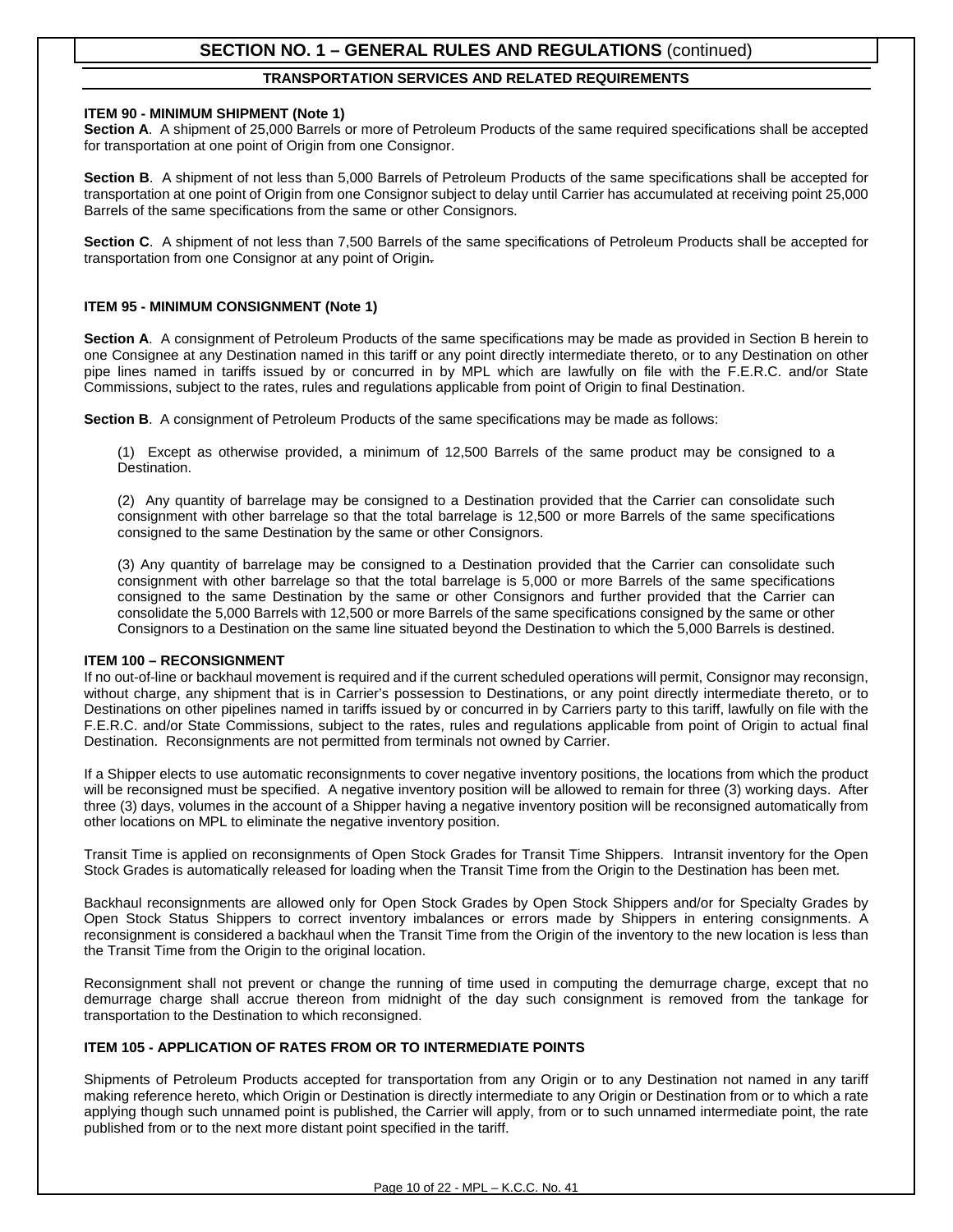#### **TRANSPORTATION SERVICES AND RELATED REQUIREMENTS** (continued)

#### **ITEM 110 - IDENTITY OF SHIPMENT**

Because it is impracticable to maintain the identity of each shipment or consignment of Petroleum Products, substitution of barrelage, but not substitution of one kind of petroleum products for another by Carrier, shall be permitted.

#### **ITEM 115 - DIESEL FUEL MINIMUM SHIPMENT (Note 1)**

A shipment of 12,500 Barrels or more of Diesel Fuel of the same required specifications shall be accepted for transportation from one Consignor between the points contained in the applicable rate item.

#### **TERMINALING SERVICES AND RELATED REQUIREMENTS**

#### **ITEM 120 - MPL COMPANY TERMINALING SERVICES**

The rates published in Section 2 of this Tariff include the charges for line haul and the charges for loading into railroad tank cars or tank trucks through MPL terminal facilities, Except: Great Bend, Scott City and Wichita, KS rates are for line haul only. Carrier may require additional contract for loading or other services. Terminal facilities include tanks, loading racks and meters. Carrier may require Shipper to provide storage for Non-Open Stock Petroleum Products.

#### **ITEM 125 - DELIVERY TO DESTINATION**

Upon arrival at Destination, Petroleum Products shall be delivered into terminal or other facilities provided by the Consignor or Consignee, or into terminal facilities furnished by the Carrier where Carrier furnishes terminal facilities, pending receipt by Carrier from Consignor or Consignee of instructions relative to the further transportation thereof. Carrier may require Shipper to provide storage for Non-Open Stock Petroleum Products.

#### **ITEM 130 - MINIMUM DELIVERY FROM CARRIER'S TERMINAL FACILITIES**

Each delivery from Carrier's terminal facilities by Consignor or Consignee must not be less than 4,000 United States gallons in volume before temperature correction.

#### **ITEM 135 - DEMURRAGE CHARGES**

In order to provide space for delivery of succeeding shipments in Carrier's tankage or to otherwise prevent or relieve congestion at Destinations where Carrier provides tankage, Carrier may give notice to Consignors or Consignees to remove Petroleum Products from such terminal facilities. Petroleum Products specified in the notice which are not removed at the close of a five (5) day period, beginning the day after such notice is sent by the Carrier, shall be subject to a demurrage charge of **[U]** five cents (5¢) per Barrel per day until removed. Demurrage charges shall be payable upon presentation of an invoice by the Carrier.

#### **SPECIAL AND ANCILLARY SERVICES AND RELATED REQUIREMENTS**

#### **ITEM 140 - FILTRATION AND SPECIAL TESTING SERVICE**

When a Consignor or Consignee requires filtration and/or special testing of a Petroleum Product to guarantee a minimum of impurities more stringent than normally warranted by the Carrier, the Carrier will provide such service for a charge as set forth below:

#### **Commercial Jet Fuel Filtration**

Removal of particulate matter, free water and surfactants ……………………………………**[I]** 6.00 5.88 Cents/BBL

#### **ITEM 145 - SPECIAL HANDLING SERVICES**

Petroleum Products which require special handling in MPL's pipelines or terminals because of special properties and/or specifications or because demand is insufficient may, if economically feasible and otherwise practical, be handled for an additional charge as set forth below:

| (A) Premium Unleaded Gasoline<br>Transported and Handled via Terminals NOT noted with a $\ddagger$ | <b>III</b> 12.04 <del>11.80</del> Cents/BBL |
|----------------------------------------------------------------------------------------------------|---------------------------------------------|
| (B) Premium Unleaded Gasoline<br>Transported and Handled via Terminals noted with a $\ddagger$     | <b>III</b> 8.03 7.87 Cents/BBL              |

Page 11 of 22 - MPL – K.C.C. No. 41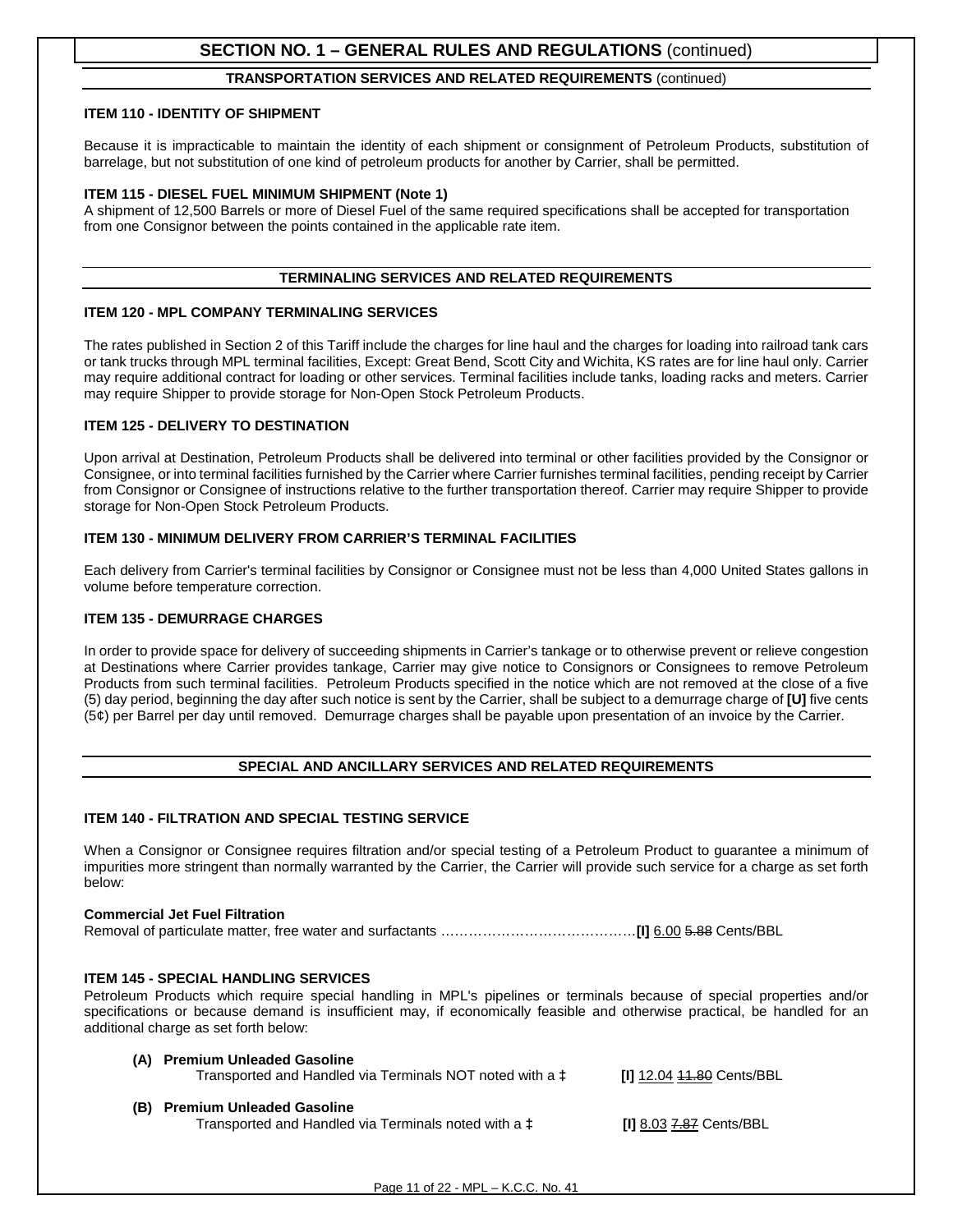#### **SPECIAL AND ANCILLARY SERVICES AND RELATED REQUIREMENTS** (continued)

#### **ITEM 147 HIGH RVP UNLEADED GASOLINE**

#### **High RVP Unleaded Gasoline Shipments (JANUARY 1 THROUGH APRIL 30)**

From January 1 through April 30, MPL will transport unleaded gasoline having a Reid Vapor Pressure (RVP) which exceeds Carrier's normal Reid Vapor Pressure specifications, but which does not exceed **ASTM D4814 Volatility Classifications** at the time of shipment for **[I]** 19.98 49.59 cents per barrel in addition to the published transportation rate.

Shipments will be scheduled only when MPL has determined that the volume, specifications and routing of the various shipments will not impair its ability to comply with all Federal, State and Local regulations regarding the Reid Vapor Pressure of deliveries from Carrier's Facilities. Scheduling of high RVP shipments will be performed in a manner so as to avoid unjust discrimination or undue preference among Shippers.

#### **High RVP Unleaded Gasoline Withdrawal (MAY 1 THROUGH SEPTEMBER 15)**

Shippers must withdraw all high RVP gasoline (gasoline whose RVP is above the May 1 MPL delivery specifications found at [www.magellanlp.com/WhatWeDo/ProductSpecs.aspx\)](http://www.magellanlp.com/WhatWeDo/ProductSpecs.aspx) from Carrier's inventory prior to May 1. All inventory transactions will be recorded on a First In First Out (FIFO) basis. Shippers with high RVP inventory in Carrier's system beyond May 1 can be charged **[I]** 135.09 132.42 cents per barrel per month. After May 1, Shippers will not be allowed to withdraw any high RVP gasoline inventories in Carrier's system until September 15.

#### **ITEM 150 - CHARGES FOR SPILL COMPENSATION ACTS AND REGULATIONS**

In addition to the transportation charges and all other charges accruing on Petroleum Products accepted for transportation, a per Barrel charge will be assessed and collected in the amount of any tax, fee, or other charge levied against the Carrier in connection with such Petroleum Products pursuant to any Federal, State, or local act or regulation which levies a tax, fee, or other charge on the receipt, delivery, transfer, or transportation of such Petroleum Products within their jurisdiction for the purpose of creating a fund for the prevention, containment, clean up, and/or removal of spills and/or reimbursement of persons sustaining costs or losses therefrom.

#### **ITEM 155 - COMMUNICATION FACILITIES**

Shippers may use the Message Facility of Carrier's "**ATLAS**" system to conduct pipeline business only. All messages are subject to audit. Use of the Carrier's "**ATLAS**" system for any purpose other than to conduct pipeline business will cause Shipper's privilege of use to be suspended for twelve (12) months. Carrier will not be liable for nondelivery of messages or for errors or delays in transmission or interruption of such service.

#### **LIABILITY AND CLAIM SETTLEMENT**

#### **ITEM 165 - DUTY OF CARRIER**

#### **Quantity**

The Carrier shall transport and deliver into terminal facilities at the applicable Destination(s), with reasonable diligence, a quantity of Petroleum Product equal in volume to the quantity of Petroleum Product accepted for transportation, less the appropriate tender deduction, transmix allocation and any other volume reduction provided or referenced in this tariff. In the event of non-delivery due to interface cuts or other operating losses in excess of the tender deduction, the Carrier shall have the right to satisfy any claim by product replacement or cash payment.

#### **Quality**

Carrier shall have no duty to deliver Petroleum Product other than in conformance with state and federal governmental requirements for such Petroleum Product that apply to deliveries at the applicable Destination, except as otherwise noted in the specifications that apply to deliveries at such Destination as established by Carrier and set forth at the public website [www.magellanlp.com/WhatWeDo/ProductSpecs.aspx.](http://www.magellanlp.com/WhatWeDo/ProductSpecs.aspx)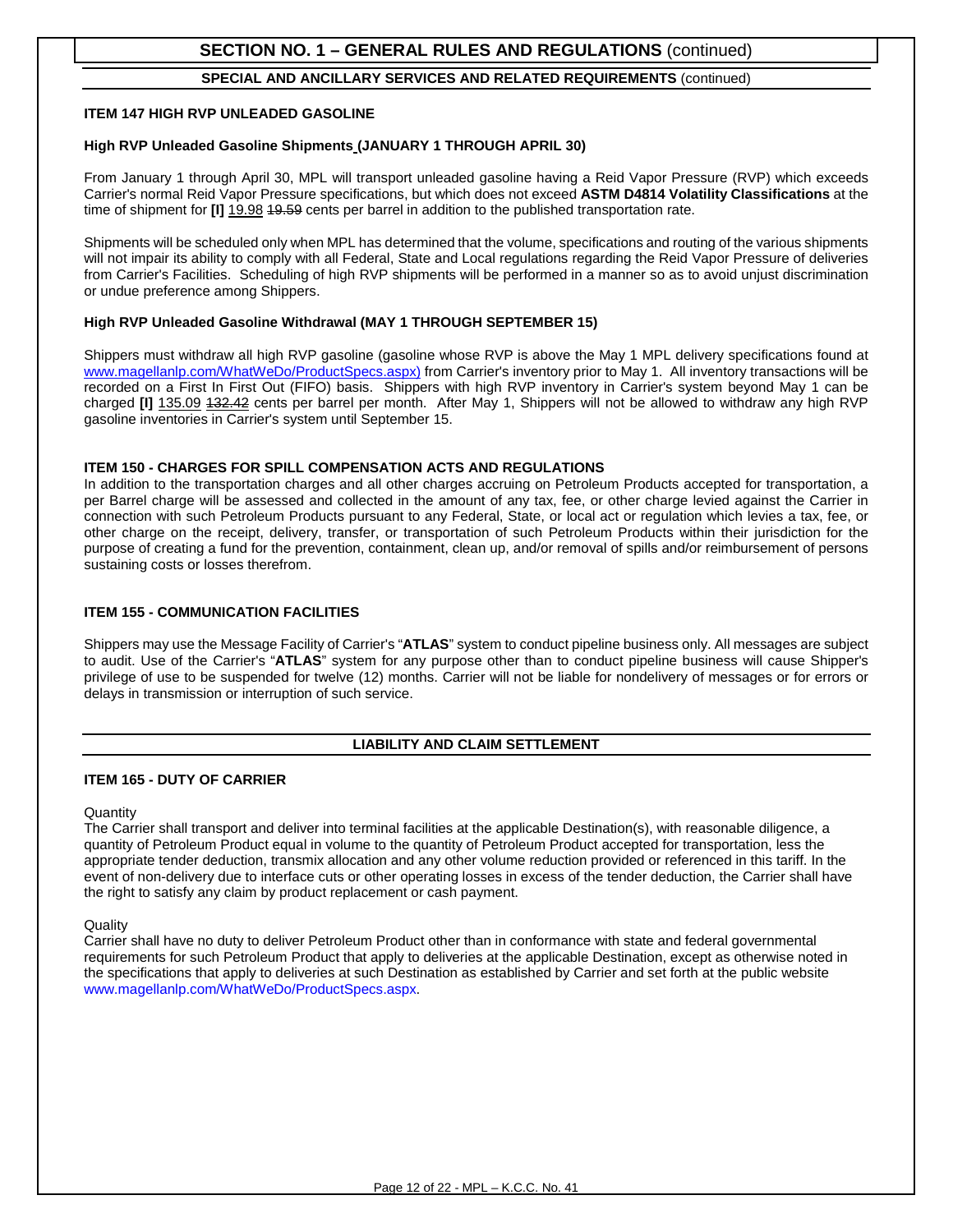#### **LIABILITY AND CLAIM SETTLEMENT** (continued)

#### **ITEM 170- LIABILITY OF CARRIER**

The Carrier shall not be liable for any delay in transportation or terminaling services or loss of Petroleum Products caused by acts of God; storm, flood, extreme weather, fire, explosion; war, invasion, hostilities, terrorism, rebellion, insurrections, riots; strikes, picketing or other labor stoppages, whether of Carrier's employees or otherwise; electrical or electronic failure or malfunction; communications failure or malfunction; computer hardware and/or software failure, malfunction, or inaccuracy; breakage or accident to machinery or equipment; proration; temporary restraining orders, injunctions or compliance orders issued by courts or governmental agencies; seizure or destruction under quarantine or customs regulations, or confiscation by order of any government or public authority, or risks of contraband or illegal transportation or trade; or any cause not due to fault or negligence or any cause reasonably beyond the control of Carrier. In the event of such loss, each owner shall bear the loss in the same proportion as its share of the total quantity of the kind of product involved in the loss in the custody of the Carrier at the time of such loss. Each Shipper or Consignee shall be entitled to receive only so much of its share remaining after its due proportion of the loss is deducted. The Carrier shall compute the quantities of loss and shall prepare and submit a statement to the Shippers or Consignees showing the apportionment of the loss among the Shippers or Consignees involved.

Carrier will transport and deliver Petroleum Products with reasonable diligence and dispatch, but will not be liable for delays in transportation of Petroleum Products to a particular market.

The Carrier shall not be liable for discoloration, contamination or deterioration of Petroleum Products transported unless such discoloration, contamination or deterioration results from the negligence of the Carrier. In the event of such damage, each Shipper's or Consignee's share of the damaged Petroleum Product shall be in the same proportion as its share of the total quantity of shipments involved and each such Shipper or Consignee shall be allocated only its proportionate share of damaged Petroleum Product.

Inventory Owner shall protect, indemnify, defend and hold Carrier, its parent and affiliates harmless from and against all claims, losses, suits, liabilities, fines, penalties, damages and expenses (including reasonable attorneys' fees and expenses) of any kind or character arising from or related to (1) negligent or willful acts or omissions on the part of Inventory Owner, its employees, agents or contractors (including, but not limited to, any contractors transporting products(s) to or from any location on Carrier's system), or (2) liability arising from the chemical characteristics of product(s), except to the extent such liability arises from Carrier's negligence.

Product(s) in this Item refers to any individual product, as defined in this Tariff (in Item 15 – Petroleum Products Defined), or any combination thereof, whether achieved via in-line (automated) or splash (manual) blending.

In no event shall Carrier be liable to Shipper or Inventory owner for any losses, liabilities or damages, including special, punitive, exemplary, consequential, incidental or indirect losses or damages howsoever caused, (including but not limited to loss of revenue, loss of profits or present or future opportunities) whether or not foreseeable, and irrespective of the theory or cause of action upon which such damages might be based except for such actual losses or damages sustained as a result of and to the extent of Carrier's negligence.

#### **ITEM 175 - CLAIMS: TIME FOR FILING**

Notice of any claim for loss, or liability for or in connection with Petroleum Products ("Claim", whether one or more) must be made in writing to the Carrier within nine (9) months after delivery of the Petroleum Products at the applicable Destination(s) or, in the case of a failure of Carrier to so deliver, then within nine (9) months after a reasonable time for delivery has elapsed. Failure to give such notice of any Claim shall be deemed to be a waiver and release of such Claim and of all rights to assert such Claim, and Carrier shall have no liability or obligation with respect thereto.

Suit against Carrier for any Claim must be instituted within two (2) years and one (1) day from the day when notice in writing is given by Carrier to the claimant that the Carrier has disallowed all or any part of such Claim. Any Claim for which suit has not been instituted in accordance with the foregoing provisions shall be deemed to have been waived, relinquished and released, and Carrier shall have no liability or obligation with respect thereto.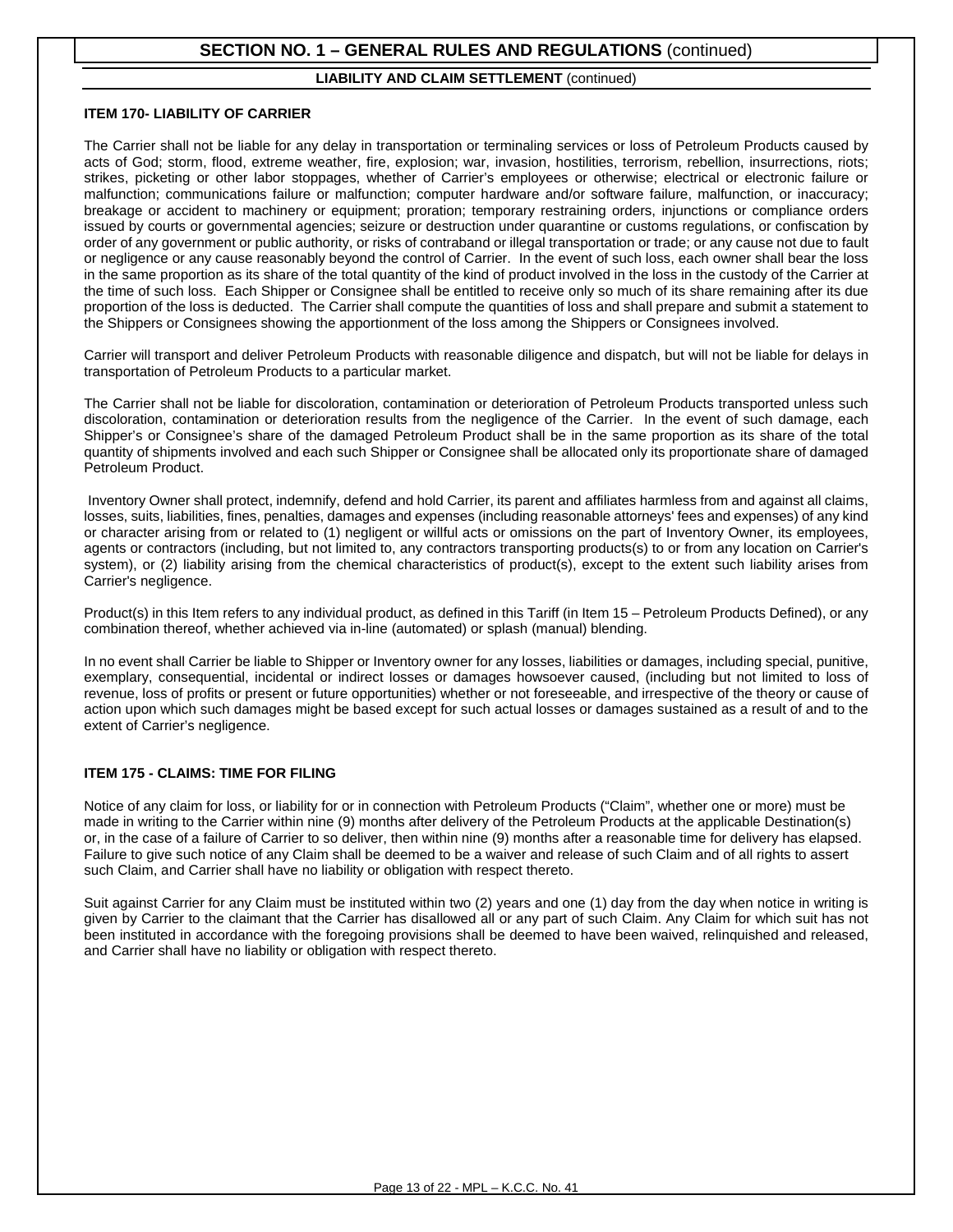## **SECTION NO. 2 – LOCAL and VOLUME INCENTIVE RATES**

### **LOCAL RATES**

**(Rates In Cents Per Barrel)**

**[I]** Increased. All Rates on this Page Are Increased.

|                    | Rates in Section 2 apply on commodities as described in Item 15. |                                      |              |  |  |
|--------------------|------------------------------------------------------------------|--------------------------------------|--------------|--|--|
| <b>ITEM</b><br>NO. | <b>FROM</b>                                                      | <b>TO</b>                            | <b>RATES</b> |  |  |
|                    |                                                                  | Kansas City (Argentine), KS<br>ŧ     | 184.78       |  |  |
|                    |                                                                  | Kansas City (Fairfax and Olathe), KS | 202.22       |  |  |
|                    | Coffeyville, Kansas                                              | Kansas City (Santa Fe), KS<br>ŧ      | 184.78       |  |  |
|                    | El Dorado, Kansas                                                | St. Joseph (Wathena, KS), MO<br>ŧ    | 221.49       |  |  |
|                    |                                                                  | Topeka, KS                           | 202.22       |  |  |
|                    |                                                                  | El Dorado, KS<br>‡.                  | 133.71       |  |  |
|                    |                                                                  | Great Bend, KS<br>ŧ                  | 227.65       |  |  |
|                    | Coffeyville, Kansas                                              | Scott City, KS<br>ŧ                  | 267.88       |  |  |
|                    |                                                                  | Wichita, KS<br>ŧ                     | 112.85       |  |  |
|                    |                                                                  | Great Bend, KS<br>ŧ                  | 93.93        |  |  |
| 200                | El Dorado, Kansas<br>Scott City, KS<br>ŧ                         | 134.15                               |              |  |  |
|                    |                                                                  | 42.28                                |              |  |  |
|                    |                                                                  | Great Bend, KS<br>ŧ                  | 110.70       |  |  |
|                    |                                                                  | Kansas City (Argentine), KS<br>ŧ.    | 201.56       |  |  |
|                    |                                                                  | Kansas City (Fairfax and Olathe), KS | 219.01       |  |  |
|                    |                                                                  | Kansas City (Santa Fe), KS<br>ŧ      | 201.56       |  |  |
|                    | McPherson, Kansas                                                | Scott City, KS<br>ŧ                  | 150.92       |  |  |
|                    |                                                                  | St. Joseph (Wathena, KS), MO<br>ŧ    | 261.08       |  |  |
|                    |                                                                  | Topeka, KS                           | 219.01       |  |  |
|                    |                                                                  | El Dorado, KS<br>ŧ                   | 150.51       |  |  |
|                    |                                                                  | Wichita, KS<br>ŧ                     | 59.05        |  |  |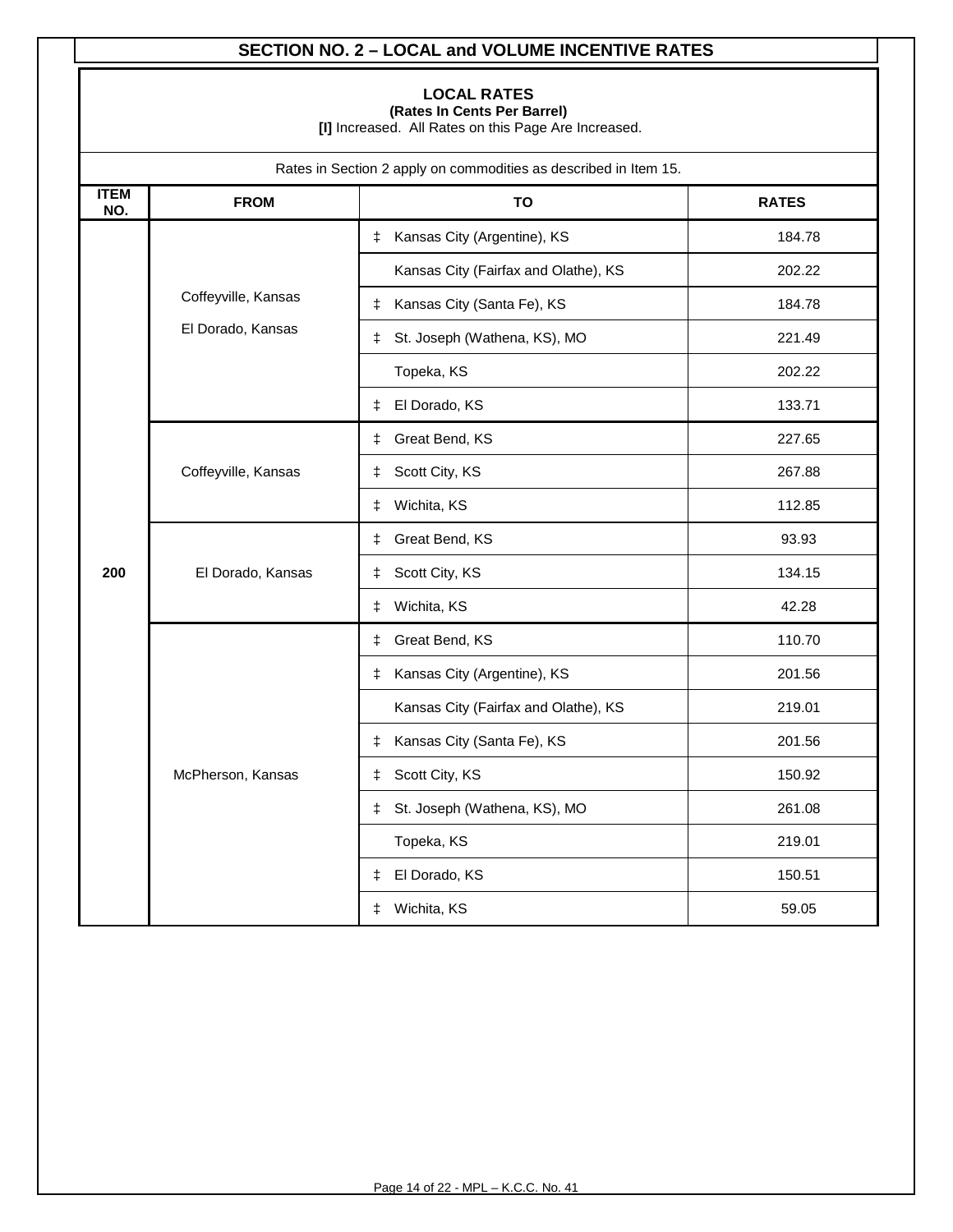| Item NO. |                                                                                                                                                                                                                                                                                                                                                                                                                                                                                                                                      | <b>TWO YEAR INCENTIVE PROGRAM</b><br>From Incentive Origin Group of Kansas and McPherson, KS Origin                                                                                                                                                                                                                                                                                                                                                                                                                                                                                                                                                                                                                                                                            |                                                                                                                                                                                                                                                                                                                                                                                                             |  |  |  |  |  |
|----------|--------------------------------------------------------------------------------------------------------------------------------------------------------------------------------------------------------------------------------------------------------------------------------------------------------------------------------------------------------------------------------------------------------------------------------------------------------------------------------------------------------------------------------------|--------------------------------------------------------------------------------------------------------------------------------------------------------------------------------------------------------------------------------------------------------------------------------------------------------------------------------------------------------------------------------------------------------------------------------------------------------------------------------------------------------------------------------------------------------------------------------------------------------------------------------------------------------------------------------------------------------------------------------------------------------------------------------|-------------------------------------------------------------------------------------------------------------------------------------------------------------------------------------------------------------------------------------------------------------------------------------------------------------------------------------------------------------------------------------------------------------|--|--|--|--|--|
|          |                                                                                                                                                                                                                                                                                                                                                                                                                                                                                                                                      | To Incentive Destination: Kansas City (Argentine), KS                                                                                                                                                                                                                                                                                                                                                                                                                                                                                                                                                                                                                                                                                                                          |                                                                                                                                                                                                                                                                                                                                                                                                             |  |  |  |  |  |
|          | 1. Rates corresponding to this Item, as contained in Item 251, apply to Shipper deliveries of Petroleum<br>Products at the Incentive Destination defined as Kansas City (Argentine), KS from the Incentive Origin<br>Group of Kansas and/or McPherson, KS. The Incentive Destinations defined under the corresponding<br>Volume Incentive program in Item 250 of F.E.R.C. No. [W] 170.29.0 470.27.0, supplements thereto and<br>reissues thereof are included herein in Paragraph 3 of this Item as reference to the entire program. |                                                                                                                                                                                                                                                                                                                                                                                                                                                                                                                                                                                                                                                                                                                                                                                |                                                                                                                                                                                                                                                                                                                                                                                                             |  |  |  |  |  |
|          |                                                                                                                                                                                                                                                                                                                                                                                                                                                                                                                                      | Shippers desiring to avail themselves of the Incentive Rates, as set forth herein must satisfy all of the<br>following provisions:<br>a. A Participating Shipper must enter into a prior written commitment with Carrier,<br>b.<br>successive issues, reissues and amendments thereto,<br>C.<br>d.<br>shall be equal to the amounts specified in Paragraph 3 of this Item.                                                                                                                                                                                                                                                                                                                                                                                                     | The Commitment Term shall be two years, but not longer than the effectiveness of this Item or any<br>The Effective Date of this commitment will be no sooner than the first day of the first calendar month<br>following receipt by Carrier of the executed written commitment from Participating Shipper, and<br>The Total Guaranteed Committed Volume and Minimum Destination Guaranteed Committed Volume |  |  |  |  |  |
|          |                                                                                                                                                                                                                                                                                                                                                                                                                                                                                                                                      | 2. In addition to the terms and conditions contained in this Item, all applicable rules and regulations contained<br>within this tariff also apply.                                                                                                                                                                                                                                                                                                                                                                                                                                                                                                                                                                                                                            |                                                                                                                                                                                                                                                                                                                                                                                                             |  |  |  |  |  |
|          | 3.                                                                                                                                                                                                                                                                                                                                                                                                                                                                                                                                   | The Total Guaranteed Committed Volume under this Item shall be equal to 9,000,000 barrels over the<br>Commitment Term delivered by Carrier for the Participating Shipper to the Incentive Destinations.                                                                                                                                                                                                                                                                                                                                                                                                                                                                                                                                                                        |                                                                                                                                                                                                                                                                                                                                                                                                             |  |  |  |  |  |
|          |                                                                                                                                                                                                                                                                                                                                                                                                                                                                                                                                      | In addition to the Total Guaranteed Committed Volume, Carrier must deliver for Participating Shipper the<br>following Minimum Destination Guaranteed Committed Volume:                                                                                                                                                                                                                                                                                                                                                                                                                                                                                                                                                                                                         |                                                                                                                                                                                                                                                                                                                                                                                                             |  |  |  |  |  |
|          |                                                                                                                                                                                                                                                                                                                                                                                                                                                                                                                                      | Destination                                                                                                                                                                                                                                                                                                                                                                                                                                                                                                                                                                                                                                                                                                                                                                    | Minimum Destination Guaranteed                                                                                                                                                                                                                                                                                                                                                                              |  |  |  |  |  |
|          |                                                                                                                                                                                                                                                                                                                                                                                                                                                                                                                                      | Referenced destination in Item 250 of F.E.R.C. No. [W] 170.29.0 470.27.0, supplements thereto and reissues                                                                                                                                                                                                                                                                                                                                                                                                                                                                                                                                                                                                                                                                     | Committed Volume (Barrels)                                                                                                                                                                                                                                                                                                                                                                                  |  |  |  |  |  |
|          |                                                                                                                                                                                                                                                                                                                                                                                                                                                                                                                                      | thereof:<br>Olathe-Kenneth (Sinclair), KS                                                                                                                                                                                                                                                                                                                                                                                                                                                                                                                                                                                                                                                                                                                                      | 3,800,000                                                                                                                                                                                                                                                                                                                                                                                                   |  |  |  |  |  |
|          | 5.                                                                                                                                                                                                                                                                                                                                                                                                                                                                                                                                   | 4. The Incentive Rate will only be applied to volumes delivered at the Incentive Destination which were<br>delivered by Carrier for the Participating Shipper during the Commitment Term from the Incentive Rate<br>Origin or Origin Group set out in Item 251 herein.<br>All volumes to which a Participating Shipper holds title, in its name, at the time of delivery at the Incentive<br>Destination defined in Paragraph 1 hereinabove, will apply toward the Total Guaranteed Committed<br>Volume, and the applicable Minimum Destination Guaranteed Committed Volume during the Commitment<br>Term. Title transfer of eligible barrels from another Shipper or Shippers to Participating Shipper must occur<br>prior to time of delivery at the Incentive Destinations. |                                                                                                                                                                                                                                                                                                                                                                                                             |  |  |  |  |  |
|          |                                                                                                                                                                                                                                                                                                                                                                                                                                                                                                                                      | 6. Volumes moved under the corresponding Volume Incentive Program in Item 250 of F.E. R.C. No. [W]<br>170.29.0 470.27.0, supplements thereto and reissues thereof, may apply towards the Total Guaranteed<br>Committed Volume and the applicable Minimum Destination Guaranteed Committed Volume requirements<br>in this Item. Similarly, volumes moved under this Item may apply towards the Total Guaranteed Committed<br>Volume and the applicable Minimum Destination Guaranteed Committed Volume requirements in the<br>corresponding Volume Incentive Program in the F.E.R.C. tariff publication listed hereinabove.                                                                                                                                                     |                                                                                                                                                                                                                                                                                                                                                                                                             |  |  |  |  |  |
|          |                                                                                                                                                                                                                                                                                                                                                                                                                                                                                                                                      | 7. Any volumes delivered by Carrier for Shipper under this Item shall not be eligible for any other Item of this<br>Tariff.                                                                                                                                                                                                                                                                                                                                                                                                                                                                                                                                                                                                                                                    |                                                                                                                                                                                                                                                                                                                                                                                                             |  |  |  |  |  |
|          |                                                                                                                                                                                                                                                                                                                                                                                                                                                                                                                                      | 8. Carrier will invoice the Shipper at the time of shipment and at rates set out in Item 200 of this tariff,<br>supplements thereto and reissues thereof. After the end of each month, Carrier will calculate the difference<br>between the rate invoiced and the Incentive Rate for volumes delivered during the previous month at the                                                                                                                                                                                                                                                                                                                                                                                                                                        | Incentive Destination for the Participating Shipper from all eligible Incentive Rate Origins or Origin Group,                                                                                                                                                                                                                                                                                               |  |  |  |  |  |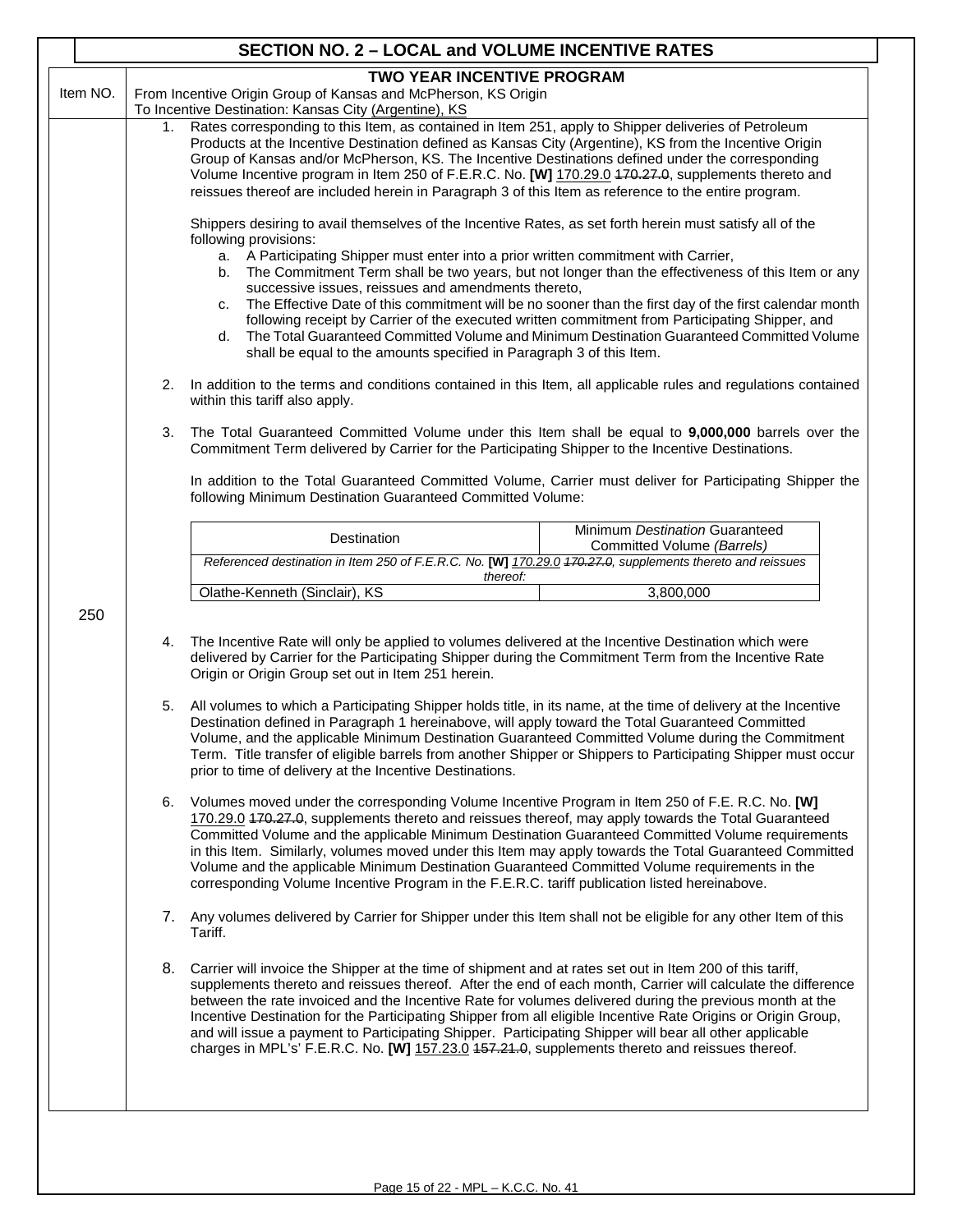## **SECTION NO. 2 – LOCAL and VOLUME INCENTIVE RATES**

| Item NO.       | TWO YEAR INCENTIVE PROGRAM (continued)<br>From Incentive Origin Group of Kansas and McPherson, KS Origin<br>To Incentive Destination: Kansas City (Argentine), KS                                                                                                                                                                                                                                                                                                                                                                                                                                                                                                                                                                                                                                                                                                                                       |
|----------------|---------------------------------------------------------------------------------------------------------------------------------------------------------------------------------------------------------------------------------------------------------------------------------------------------------------------------------------------------------------------------------------------------------------------------------------------------------------------------------------------------------------------------------------------------------------------------------------------------------------------------------------------------------------------------------------------------------------------------------------------------------------------------------------------------------------------------------------------------------------------------------------------------------|
|                | 9. Carrier may increase the rates set out in Item 251 by the same percentage increase as the corresponding<br>origin to Kansas City (Fairfax), KS destination base rate in Item 200 herein. However, if Carrier elects not to<br>take an allowed increase in a given year, then it may take the cumulative increase from the previous<br>increase set forth in this Paragraph in subsequent Contract Years.                                                                                                                                                                                                                                                                                                                                                                                                                                                                                             |
|                | 10. If required, the Shipper shall furnish security in a form satisfactory to Carrier and adequate and sufficient to<br>guarantee any payments, which may come due under this commitment                                                                                                                                                                                                                                                                                                                                                                                                                                                                                                                                                                                                                                                                                                                |
|                | 11. At the end of the Commitment Term, if Participating Shipper did not meet Minimum Destination Guaranteed<br>Committed Volume at the Olathe-Kenneth (Sinclair), KS destination, then Participating Shipper will pay a<br>Destination Commitment Reversion equal to the difference between the Minimum Destination Guaranteed<br>Committed Volume requirement and the actual volume delivered to that destination during the Commitment<br>Term multiplied by the Incentive Rate defined in Item 251 of F.E.R.C. No. [W] 170.29.0 470.27.0,<br>supplements thereto and reissues thereof, from Oklahoma Central Origins to the Olathe-Kenneth (Sinclair),<br>KS destination in effect at the end of the Commitment Term.                                                                                                                                                                                |
| 250<br>(Cont.) | 12. In addition, if, at the end of the Commitment Term, the Participating Shipper did not meet the Total<br>Guaranteed Committed Volume, the Participating Shipper will pay a Total Commitment Reversion equal to<br>the difference between the Total Guaranteed Committed Volume requirement and the actual total volume<br>delivered to either Incentive Destination, less any volume at Olathe-Kenneth (Sinclair), KS for which a<br>Destination Commitment Reversion has been paid, during the Commitment Term, multiplied by the<br>Incentive Rate defined in Item 251 of F.E.R.C. No. [W] 170.29.0 470.27.0, supplements thereto and<br>reissues thereof from Oklahoma Central Origin Group to the Kansas City (Argentine), KS destination in<br>effect at the end of the Commitment Term.                                                                                                        |
|                | 13. Carrier shall not be obligated during any one calendar month to deliver more than one hundred twenty-five<br>percent (125%) of the prorated monthly Total Guaranteed Committed Volume, based on volumes set out in<br>Paragraph 3 above.                                                                                                                                                                                                                                                                                                                                                                                                                                                                                                                                                                                                                                                            |
|                | 14. If a Participating Shipper fails to meet the Total Guaranteed Committed Volume or the Minimum Destination<br>Guaranteed Committed Volume, and that failure is the direct result of the Carrier's inability to provide<br>service, the Total Guaranteed Committed Volume and/or the Minimum Destination Guaranteed Committed<br>Volume, shall be reduced prorata on a day for day basis for each day that the Carrier was unable to provide<br>service. The Participating Shipper must assert its claim of Carrier's failure to provide service in writing to<br>Carrier within the first ten (10) days of the month following the event of Carrier's failure to provide service.<br>The Participating Shipper will bear the burden of proof in showing that Carrier's failure to provide service<br>did, in fact, result in the Participating Shipper's failure to meet its commitment obligations. |
|                | 15. In the event Participating Shipper experiences Force Majeure that delays delivery of product to Carrier at<br>point of origin, Carrier may, at its sole discretion, upon written notification of circumstances from Participating<br>Shipper, extend the Commitment Term. Such extension period shall in no event, individually or cumulatively,<br>exceed a total of thirty (30) days over the Commitment Term. Force Majeure shall mean acts of God, strikes,<br>lockouts, or other industrial disturbances, acts of public enemy, wars, terrorists, insurrections, riots, lightning,<br>earthquakes, fires, floods, storms, washouts and any other causes, not within the control of Participating<br>Shipper.                                                                                                                                                                                   |
|                | TWO-YEAR INCENTIVE RATES                                                                                                                                                                                                                                                                                                                                                                                                                                                                                                                                                                                                                                                                                                                                                                                                                                                                                |

| IWO-YEAR INCENTIVE RATES<br>(Rates in Cents Per Barrel)<br>[I] Increased. All rates in this Item are Increased. |                                             |                             |        |  |  |  |
|-----------------------------------------------------------------------------------------------------------------|---------------------------------------------|-----------------------------|--------|--|--|--|
| <b>ITEM</b><br>NO.                                                                                              | <b>FROM</b>                                 | TO                          | RATE   |  |  |  |
| 251                                                                                                             | <b>KANSAS</b><br>(Coffeyville or El Dorado) | Kansas City (Argentine), KS | 147.83 |  |  |  |
|                                                                                                                 | McPherson, KS                               |                             | 161.24 |  |  |  |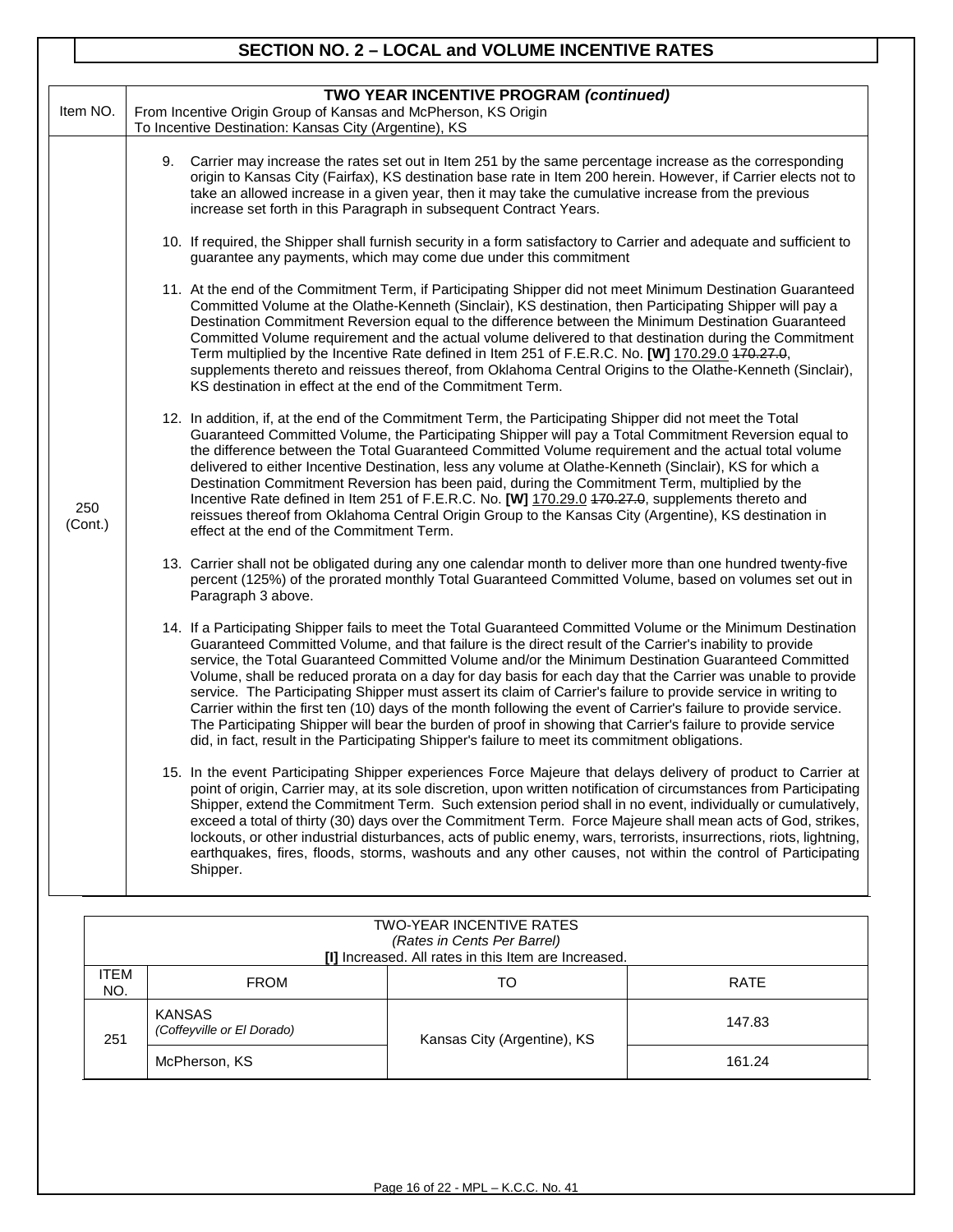|                    |    | <b>SECTION NO. 2 - LOCAL and VOLUME INCENTIVE RATES (continued)</b>                                                                                                                                                                                                                                                                                                                                                                                                                                                                                                                                                                                                                                                                                                                                                                                                                           |                                                                                                    |  |  |  |
|--------------------|----|-----------------------------------------------------------------------------------------------------------------------------------------------------------------------------------------------------------------------------------------------------------------------------------------------------------------------------------------------------------------------------------------------------------------------------------------------------------------------------------------------------------------------------------------------------------------------------------------------------------------------------------------------------------------------------------------------------------------------------------------------------------------------------------------------------------------------------------------------------------------------------------------------|----------------------------------------------------------------------------------------------------|--|--|--|
| <b>ITEM</b><br>NO. |    | <b>TEN-YEAR INCENTIVE PROGRAM</b><br>From Incentive Origins: Kansas and McPherson, KS Origins<br>To Incentive Destinations: Kansas City, KS (Fairfax and/or Olathe) and Wichita, KS                                                                                                                                                                                                                                                                                                                                                                                                                                                                                                                                                                                                                                                                                                           |                                                                                                    |  |  |  |
|                    |    | 1. Rates corresponding to this Item (Item 266: Ten Year Incentive Rates herein) apply to Supplier deliveries of<br>Petroleum Products at the Incentive Destinations from any Incentive Rate Origins or Origin Groups as defined in<br>Item 266 herein. The Incentive Destinations defined under the corresponding Volume Incentive program in Item<br>165, F.E.R.C. No. [W] 170.29.0 470.27.0, supplements thereto and reissues thereof are included herein in<br>Paragraph 3 of this Item as reference to the entire program.                                                                                                                                                                                                                                                                                                                                                                |                                                                                                    |  |  |  |
|                    |    | Any Supplier, the authorized party via Carrier's ATLAS system who delivers Petroleum Products out of the system,<br>desiring to avail themselves of the Incentive Rates as set forth herein must satisfy all of the following provisions to<br>be a "Participating Supplier":<br>a) A Participating Supplier must enter into a prior written commitment with Carrier,<br>b) The Commitment Term shall be ten-years (120 months), but not longer than the effectiveness of this Item<br>or any successive issues, reissues and amendments thereto,<br>The Effective Date of this commitment will be no sooner than the first day of the first calendar month<br>C)<br>following receipt by Carrier of the executed written commitment from Participating Supplier, and.<br>The Total Guaranteed Committed Volume shall be equal to the amounts specified in Paragraph 3 of this<br>d)<br>Item. |                                                                                                    |  |  |  |
|                    | 2. | In addition to the terms and conditions contained in this Item, all applicable rules and regulations contained within<br>this tariff also apply.                                                                                                                                                                                                                                                                                                                                                                                                                                                                                                                                                                                                                                                                                                                                              |                                                                                                    |  |  |  |
|                    | 3. | The Total Guaranteed Committed Volume under this Item shall be equal to 90,885,500 barrels over the ten year<br>(120 month) Commitment Term. The Total Guaranteed Committed Volume shall be comprised of all the barrels<br>delivered by Carrier for the Participating Supplier to the following Carrier destinations.                                                                                                                                                                                                                                                                                                                                                                                                                                                                                                                                                                        |                                                                                                    |  |  |  |
|                    |    | Incentive Destinations:<br>Kansas City, KS (Fairfax and/or Olathe)<br>‡ Wichita, KS                                                                                                                                                                                                                                                                                                                                                                                                                                                                                                                                                                                                                                                                                                                                                                                                           |                                                                                                    |  |  |  |
| 265                |    | (Referenced Incentive Destinations in Item 165, F.E.R.C. No. [W] 170.29.0 470.27.0, supplements thereto and reissues thereof)<br>Des Moines, IA<br>Omaha (MPL), NE<br>Tulsa, OK                                                                                                                                                                                                                                                                                                                                                                                                                                                                                                                                                                                                                                                                                                               |                                                                                                    |  |  |  |
|                    |    | In addition to the Total Guaranteed Committed Volume requirement, Carrier must deliver for Participating Supplier<br>a Minimum Two-Year (24 month) Destination Guaranteed Committed Volume equal to 18,177,000 comprised of<br>the following Incentive Destinations over a consecutive two-year (24 month) period.                                                                                                                                                                                                                                                                                                                                                                                                                                                                                                                                                                            |                                                                                                    |  |  |  |
|                    |    | <b>Incentive Destinations</b>                                                                                                                                                                                                                                                                                                                                                                                                                                                                                                                                                                                                                                                                                                                                                                                                                                                                 | Minimum Two-Year (24 month)<br><b>Destination Guaranteed</b><br><b>Committed Volumes (barrels)</b> |  |  |  |
|                    |    | Kansas City, KS (Fairfax and/or Olathe)                                                                                                                                                                                                                                                                                                                                                                                                                                                                                                                                                                                                                                                                                                                                                                                                                                                       | 9,855,000                                                                                          |  |  |  |
|                    |    | # Wichita, KS                                                                                                                                                                                                                                                                                                                                                                                                                                                                                                                                                                                                                                                                                                                                                                                                                                                                                 | 2,190,000                                                                                          |  |  |  |
|                    |    | (Referenced Incentive Destinations in Item 165, F.E.R.C. No. [W] 170.29.0 470.27.0, supplements thereto and<br>reissues thereof)                                                                                                                                                                                                                                                                                                                                                                                                                                                                                                                                                                                                                                                                                                                                                              |                                                                                                    |  |  |  |
|                    |    | Des Moines, IA                                                                                                                                                                                                                                                                                                                                                                                                                                                                                                                                                                                                                                                                                                                                                                                                                                                                                | 1,204,500                                                                                          |  |  |  |
|                    |    | Omaha (MPL), NE                                                                                                                                                                                                                                                                                                                                                                                                                                                                                                                                                                                                                                                                                                                                                                                                                                                                               | 547,500                                                                                            |  |  |  |
|                    |    | Tulsa, OK                                                                                                                                                                                                                                                                                                                                                                                                                                                                                                                                                                                                                                                                                                                                                                                                                                                                                     | 4,380,000                                                                                          |  |  |  |
|                    |    | TOTAL Minimum Two-year (24 month) Commitment                                                                                                                                                                                                                                                                                                                                                                                                                                                                                                                                                                                                                                                                                                                                                                                                                                                  | 18,177,000                                                                                         |  |  |  |
|                    | 4. | Qualifying volumes that will apply toward the Total Guaranteed Committed Volume and the Minimum Two-Year<br>(24 month) Destination Guaranteed Committed Volume obligation during the Commitment Term shall include:                                                                                                                                                                                                                                                                                                                                                                                                                                                                                                                                                                                                                                                                           |                                                                                                    |  |  |  |
|                    |    | a) All volumes delivered from any Origin at the Incentive Destinations defined in Paragraph 3 by Carrier for<br>the Participating Supplier, and<br>b) All volumes delivered from any Origin at the Incentive Destinations defined in Paragraph 3 by Carrier for<br>a supplier other than Participating Supplier, for which the volume is delivered to a final destination owned<br>by the Participating Supplier and who is identified as the consignee on the bill of lading. Carrier may<br>require Participating Supplier to provide satisfactory documentation for verification of any volumes<br>delivered pursuant to this provision.                                                                                                                                                                                                                                                   |                                                                                                    |  |  |  |

Τ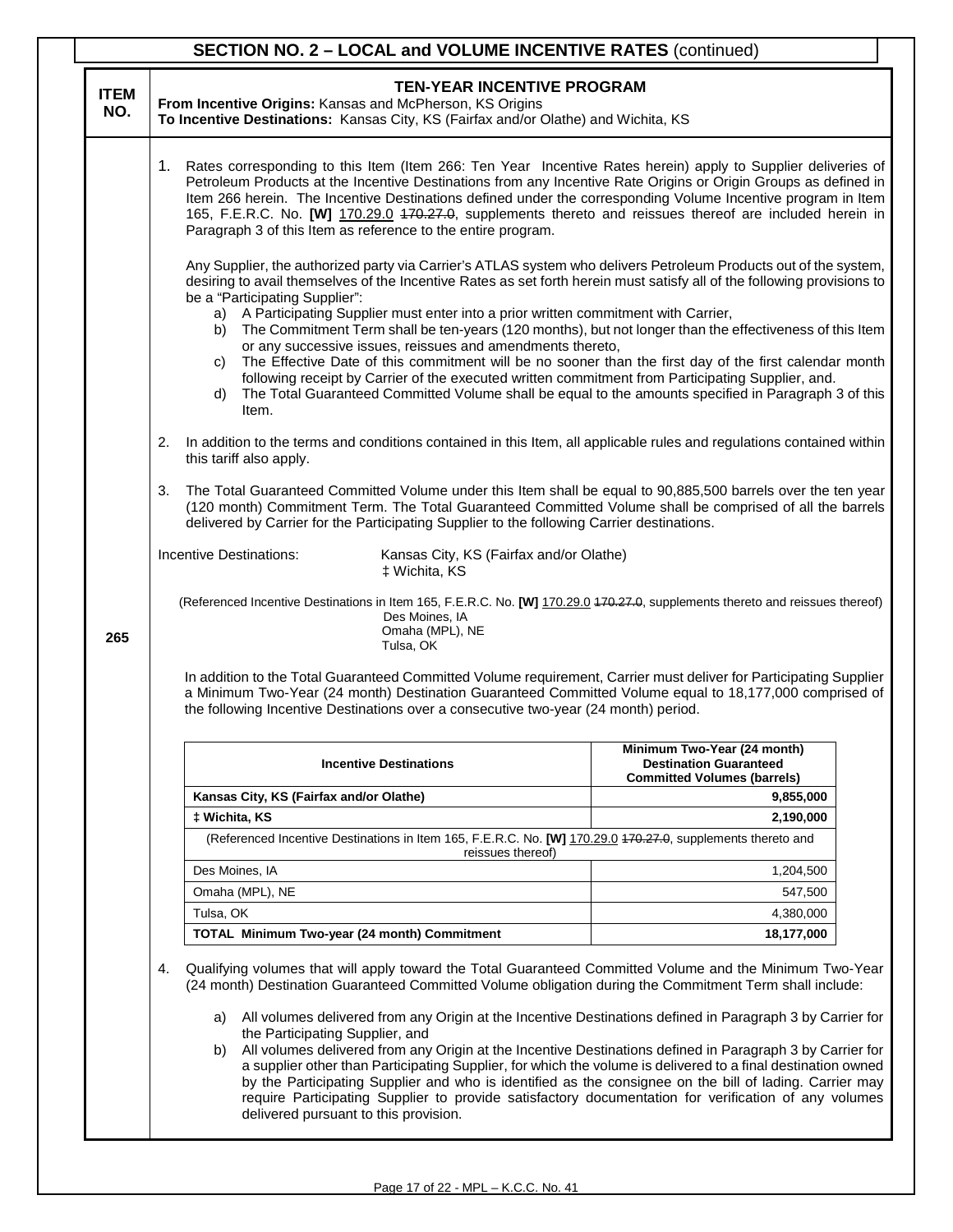# **SECTION NO. 2 – LOCAL and VOLUME INCENTIVE RATES** (continued)

| <b>ITEM</b><br>NO. |    | <b>TEN-YEAR INCENTIVE PROGRAM (continued)</b><br>From Incentive Origins: Kansas and McPherson, KS Origins<br>To Incentive Destinations: Kansas City, KS (Fairfax and/or Olathe) and Wichita, KS                                                                                                                                                                                                                                                                                                                                                                                                                                                                                                                                                                                                                                                                                                                                                                                                                                                                                                           |  |  |  |  |
|--------------------|----|-----------------------------------------------------------------------------------------------------------------------------------------------------------------------------------------------------------------------------------------------------------------------------------------------------------------------------------------------------------------------------------------------------------------------------------------------------------------------------------------------------------------------------------------------------------------------------------------------------------------------------------------------------------------------------------------------------------------------------------------------------------------------------------------------------------------------------------------------------------------------------------------------------------------------------------------------------------------------------------------------------------------------------------------------------------------------------------------------------------|--|--|--|--|
|                    | 5. | Any volumes delivered by Carrier for Supplier under this Item shall not be eligible for any other volume incentive<br>program.                                                                                                                                                                                                                                                                                                                                                                                                                                                                                                                                                                                                                                                                                                                                                                                                                                                                                                                                                                            |  |  |  |  |
|                    | 6. | Volumes moved under the corresponding Volume Incentive Program in Item 165 of F.E.R.C. No. [W] 170.29.0<br>470.27.0, and Item 265 of O.C.C. No. [W] 14.17.0 44.16.0, supplements thereto and reissues thereof, may<br>apply towards the Total Guaranteed Committed Volumes and the Minimum Two-Year (24 month) Destination<br>Guaranteed Committed Volumes in this Item. Similarly, volumes moved under this Item may apply towards<br>the Total Guaranteed Committed Volume and the Minimum Two-Year (24 month) Destination Guaranteed<br>Committed Volume in the corresponding Volume Incentive Program in the tariff publications listed hereinabove,<br>supplements thereto and reissues thereof.                                                                                                                                                                                                                                                                                                                                                                                                     |  |  |  |  |
|                    | 7. | The Incentive Rate will be applied only to volumes delivered by Carrier for Participating Supplier that<br>Participating Supplier is the named supplier at the Incentive Destinations defined in Paragraph 3 from the<br>eligible Incentive Rate Origins or Origin Groups as defined in Item 266 herein during the Commitment Term.<br>No volumes that qualify under 4. (b) above will receive the Incentive Rate.                                                                                                                                                                                                                                                                                                                                                                                                                                                                                                                                                                                                                                                                                        |  |  |  |  |
|                    | 8. | Carrier may adjust the Incentive Rates set out in Item 266 at any time by the same percentage change as the<br>corresponding base rate is adjusted. If Carrier elects not to take an allowed increase in a given year, Carrier<br>may take the cumulative allowed increases in any subsequent year. Adjustment of the Incentive Rates is<br>contingent upon the effectiveness of such rates as allowed by the Federal Energy Regulatory Commission. If<br>for any reason, the Federal Energy Regulatory Commission orders an investigation or suspension of Carrier's<br>tariff, Carrier shall have the right to terminate its obligations under this Item by providing sixty (60) days written<br>notice to Participating Supplier. Carrier may terminate this commitment as to any Incentive Destination upon<br>ninety (90) days prior written notice if the Carrier sells any or all of its pipelines connecting or supplying the<br>Incentive Destination and such sale would significantly impair Carrier's ability to perform its obligations as to<br>such Incentive Destination under this Item. |  |  |  |  |
| 265<br>(Cont.)     | 9. | Carrier will invoice at the time of shipment and at rates set out in Item 200 of this tariff. After the end of each<br>month, Carrier will calculate the difference between the rate invoiced and the applicable Incentive Rate defined<br>in Item 266 for volumes delivered in Participating Supplier's name during the previous month at the Incentive<br>Destinations from all eligible Incentive Rate Origins or Origin Groups, and will issue a payment to Participating<br>Supplier.                                                                                                                                                                                                                                                                                                                                                                                                                                                                                                                                                                                                                |  |  |  |  |
|                    |    | 10. At the end of each two-year (24 month) period from the commitment Effective Date, if the Participating Supplier<br>did not meet the Minimum Two-Year (24 month) Destination Guaranteed Committed Volume at one or more<br>Destinations, the Participating Supplier will pay a Commitment Reversion equal to the difference between the<br>total Minimum Two-Year (24 month) Destination Guaranteed Committed Volume for each Destination<br>requirement and the actual qualifying volumes, as defined in Paragraph 4(a) and 4(b) above, delivered to that<br>Destination during the two-year (24 month) period multiplied by the Incentive Rate defined in Item 166 of<br>F.E.R.C. No. [W] 170.29.0 470.27.0, supplements thereto and reissues thereof, from Kansas Origins to the<br>respective Destination in effect at the end of the two-year (24 month) period. No volumes shall be carried<br>forward to meet the Minimum Two-Year (24 month) Destination Guaranteed Committed Volume in subsequent<br>years.                                                                                   |  |  |  |  |
|                    |    | 11. Carrier shall not be obligated during any one calendar month to deliver more than one hundred fifty percent<br>(150%) of the prorated monthly Minimum Two-Year (24 month) Destination Guaranteed Committed Volume,<br>based on volumes set out in Paragraph 3 above.                                                                                                                                                                                                                                                                                                                                                                                                                                                                                                                                                                                                                                                                                                                                                                                                                                  |  |  |  |  |
|                    |    | 12. If a Participating Supplier fails to meet the Minimum Two-Year (24 month) Destination Guaranteed Committed<br>Volume, and that failure is the direct result of the Carrier's inability to provide service, the Total Guaranteed<br>Committed Volume and/or the Minimum Two-Year (24 month) Destination Guaranteed Committed Volume,<br>shall be reduced prorata on a day for day basis for each day that the Carrier was unable to provide service.<br>The Participating Supplier must assert its claim of Carrier's failure to provide service in writing to Carrier within<br>the first ten (10) days of the month following the event of Carrier's failure to provide service. The Participating<br>Supplier will bear the burden of proof in showing that Carrier's failure to provide service did, in fact, result in<br>the Participating Supplier's failure to meet its commitment obligations.                                                                                                                                                                                                |  |  |  |  |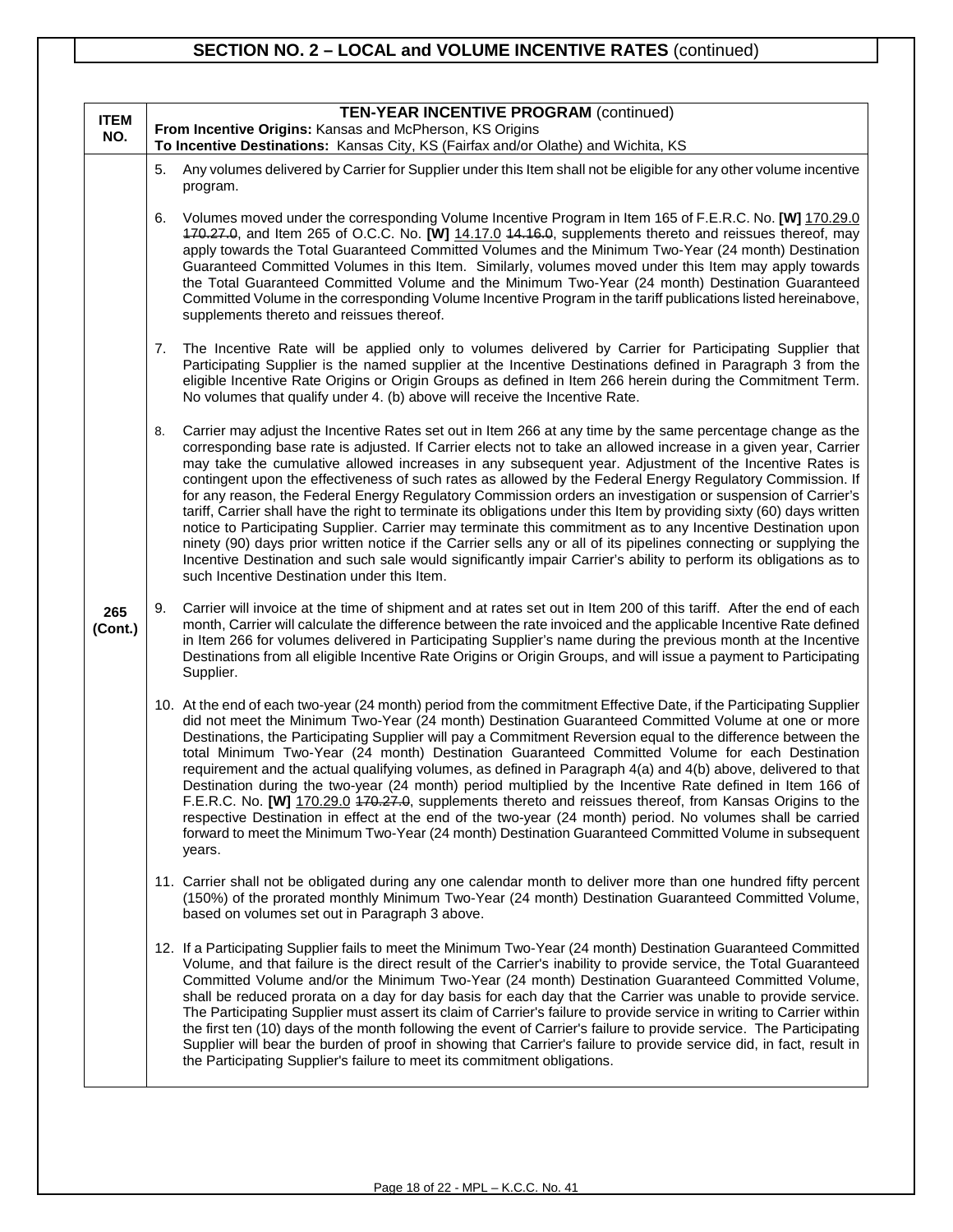|                    | <b>SECTION NO. 2 - LOCAL and VOLUME INCENTIVE RATES (continued)</b>                                                                                                                                                                                                                                                                                                                                                                                                                                                                                                                                                                                                                                                                                                                                                                                                                                                                                                                                                                                                                                                                                                                                                                                                                                                                                                                                       |
|--------------------|-----------------------------------------------------------------------------------------------------------------------------------------------------------------------------------------------------------------------------------------------------------------------------------------------------------------------------------------------------------------------------------------------------------------------------------------------------------------------------------------------------------------------------------------------------------------------------------------------------------------------------------------------------------------------------------------------------------------------------------------------------------------------------------------------------------------------------------------------------------------------------------------------------------------------------------------------------------------------------------------------------------------------------------------------------------------------------------------------------------------------------------------------------------------------------------------------------------------------------------------------------------------------------------------------------------------------------------------------------------------------------------------------------------|
| <b>ITEM</b><br>NO. | <b>TEN-YEAR INCENTIVE PROGRAM (continued)</b><br><b>From Incentive Origins: Kansas and McPherson, KS Origins</b><br>To Incentive Destinations: Kansas City, KS (Fairfax and/or Olathe) and Wichita, KS                                                                                                                                                                                                                                                                                                                                                                                                                                                                                                                                                                                                                                                                                                                                                                                                                                                                                                                                                                                                                                                                                                                                                                                                    |
| 265<br>(Cont.)     | 13. In the event Participating Supplier withdraws all business activities as a result of the sale of assets to a non-<br>affiliated third party within a market area defined herein, Participating Supplier shall provide to Carrier, a 90<br>day prior written notification of such sale and/or event. The notification must detail the circumstances involved<br>in the exiting of the defined market area. Upon Carrier's receipt of notification, Carrier shall reduce the Total<br>Guaranteed Committed Volume and/or the Minimum Two-Year (24 month) Destination Guaranteed Committed<br>Volume for the defined market area on a prorated basis. The Commitment Reversion defined in paragraph<br>10 herein, shall be administered on a prorated basis subject to the provisions of this paragraph<br>14. In the event Participating Supplier experiences Force Majeure that delays delivery of product to Carrier at point<br>of origin, Carrier may, at its sole discretion, upon written notification of circumstances from Participating<br>Supplier, extend the Commitment Term. Such extension period shall in no event, individually or cumulatively,<br>exceed a total of thirty (30) days over the Commitment Term. Force Majeure shall mean acts of God, strikes,<br>lockouts, or other industrial disturbances, acts of public enemy, wars, terrorists, insurrections, riots, lightning, |
|                    | earthquakes, fires, floods, storms, washouts and any other causes, not within the control of Participating<br>Supplier.                                                                                                                                                                                                                                                                                                                                                                                                                                                                                                                                                                                                                                                                                                                                                                                                                                                                                                                                                                                                                                                                                                                                                                                                                                                                                   |

| <b>TEN-YEAR INCENTIVE RATES</b><br>(Rates in Cents Per Barrel)<br>[I] Increased. All rates on this page are increased. |                                         |                                            |               |                 |  |
|------------------------------------------------------------------------------------------------------------------------|-----------------------------------------|--------------------------------------------|---------------|-----------------|--|
| <b>Item</b><br>No.                                                                                                     | TO.                                     | Kansas Origins<br>Coffeyville<br>El Dorado | McPherson, KS | Coffeyville, KS |  |
| 266                                                                                                                    | Kansas City, KS (Fairfax and/or Olathe) | 121.36                                     | 131.39        | ---             |  |
|                                                                                                                        | ± Wichita, KS                           | ---                                        |               | 60.16           |  |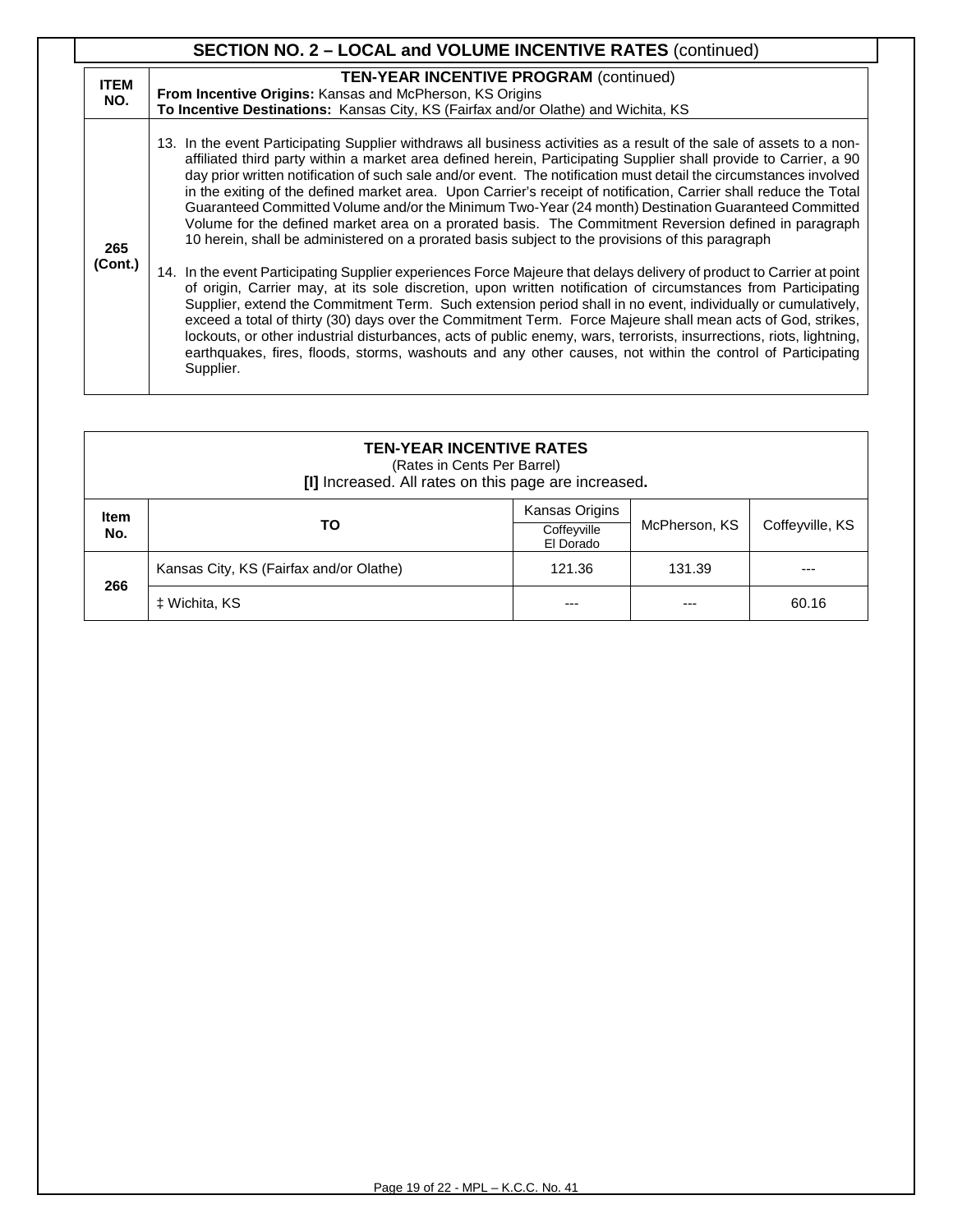## **SECTION NO. 2 – LOCAL and VOLUME INCENTIVE RATES** (continued)

| <b>ITEM</b><br>NO. |                                                                                                                                                                                                                                                                                                                                                                                                                                                                                                                                                                                                                                                                                                                                                                                                                                                                                                                                                                                                                                                                                                                                                                                                                                                                                                                                                                                                                                                                                                                                                                                                                                                                             | From Kansas and McPherson, KS Origins<br>To Kansas City (Santa Fe), KS                                                                                                                                                                                                                                                                                                                                                                                                                                                                                                                                                                                                                                                                                                                                                                                |        | <b>TEN-YEAR TIER INCENTIVE PROGRAM</b>    |                                                                                                                                                                                                                                                  |  |
|--------------------|-----------------------------------------------------------------------------------------------------------------------------------------------------------------------------------------------------------------------------------------------------------------------------------------------------------------------------------------------------------------------------------------------------------------------------------------------------------------------------------------------------------------------------------------------------------------------------------------------------------------------------------------------------------------------------------------------------------------------------------------------------------------------------------------------------------------------------------------------------------------------------------------------------------------------------------------------------------------------------------------------------------------------------------------------------------------------------------------------------------------------------------------------------------------------------------------------------------------------------------------------------------------------------------------------------------------------------------------------------------------------------------------------------------------------------------------------------------------------------------------------------------------------------------------------------------------------------------------------------------------------------------------------------------------------------|-------------------------------------------------------------------------------------------------------------------------------------------------------------------------------------------------------------------------------------------------------------------------------------------------------------------------------------------------------------------------------------------------------------------------------------------------------------------------------------------------------------------------------------------------------------------------------------------------------------------------------------------------------------------------------------------------------------------------------------------------------------------------------------------------------------------------------------------------------|--------|-------------------------------------------|--------------------------------------------------------------------------------------------------------------------------------------------------------------------------------------------------------------------------------------------------|--|
|                    | Rates corresponding to this Item (Item 291: First Tier Incentive Rates and Item 292: Second Tier Incentive<br>1.<br>Rates herein) apply to deliveries of Petroleum Products to the Incentive Destinations from any Incentive Rate<br>Origin or Origin Group as defined in Items 291 and 292 herein. The Incentive Destinations under this Item shall<br>be defined as any of Carrier's destinations identified in Paragraph 3 of this Item.<br>Shippers desiring to avail themselves of the Incentive Rates, as set forth herein must satisfy all of the following<br>provisions.<br>Shippers must enter into a prior written commitment with Carrier.<br>The Commitment Term shall be one-hundred twenty (120) months, but not longer than the<br>$\bullet$<br>effectiveness of this Item or any successive issues, reissues and amendments thereto.<br>The Effective Date of this commitment will be on the first day of the first calendar month following<br>$\bullet$<br>receipt by Carrier of the executed written commitment.<br>The Total Guaranteed Committed Volume shall be greater than or equal to the amounts specified in<br>$\bullet$<br>Paragraph 3 of this Item.<br>In addition to the terms and conditions contained in this Item, all applicable rules and regulations contained<br>2.<br>within this tariff also apply.<br>The Total Guaranteed Committed Volume under this Item shall be greater than or equal to 45,500,000<br>3.<br>barrels over the one-hundred twenty (120) month Commitment Term. The Total Guaranteed Committed Volume<br>shall be comprised of all the barrels delivered by Carrier for Shipper to the following destinations: |                                                                                                                                                                                                                                                                                                                                                                                                                                                                                                                                                                                                                                                                                                                                                                                                                                                       |        |                                           |                                                                                                                                                                                                                                                  |  |
|                    |                                                                                                                                                                                                                                                                                                                                                                                                                                                                                                                                                                                                                                                                                                                                                                                                                                                                                                                                                                                                                                                                                                                                                                                                                                                                                                                                                                                                                                                                                                                                                                                                                                                                             | <b>Destination</b>                                                                                                                                                                                                                                                                                                                                                                                                                                                                                                                                                                                                                                                                                                                                                                                                                                    |        |                                           | <b>Total Destination Guaranteed Committed</b><br><b>Volume (barrels)</b>                                                                                                                                                                         |  |
|                    |                                                                                                                                                                                                                                                                                                                                                                                                                                                                                                                                                                                                                                                                                                                                                                                                                                                                                                                                                                                                                                                                                                                                                                                                                                                                                                                                                                                                                                                                                                                                                                                                                                                                             | ‡ Kansas City (Santa Fe), KS                                                                                                                                                                                                                                                                                                                                                                                                                                                                                                                                                                                                                                                                                                                                                                                                                          |        |                                           | 14,000,000                                                                                                                                                                                                                                       |  |
|                    |                                                                                                                                                                                                                                                                                                                                                                                                                                                                                                                                                                                                                                                                                                                                                                                                                                                                                                                                                                                                                                                                                                                                                                                                                                                                                                                                                                                                                                                                                                                                                                                                                                                                             |                                                                                                                                                                                                                                                                                                                                                                                                                                                                                                                                                                                                                                                                                                                                                                                                                                                       |        |                                           | Reference destinations in Item 180 of F.E.R.C. No. [W] 170.29.0 470.27.0,                                                                                                                                                                        |  |
|                    |                                                                                                                                                                                                                                                                                                                                                                                                                                                                                                                                                                                                                                                                                                                                                                                                                                                                                                                                                                                                                                                                                                                                                                                                                                                                                                                                                                                                                                                                                                                                                                                                                                                                             |                                                                                                                                                                                                                                                                                                                                                                                                                                                                                                                                                                                                                                                                                                                                                                                                                                                       |        | supplements thereto and reissues thereof. |                                                                                                                                                                                                                                                  |  |
| 290                |                                                                                                                                                                                                                                                                                                                                                                                                                                                                                                                                                                                                                                                                                                                                                                                                                                                                                                                                                                                                                                                                                                                                                                                                                                                                                                                                                                                                                                                                                                                                                                                                                                                                             | Des Moines, IA                                                                                                                                                                                                                                                                                                                                                                                                                                                                                                                                                                                                                                                                                                                                                                                                                                        |        |                                           | 7,000,000                                                                                                                                                                                                                                        |  |
|                    |                                                                                                                                                                                                                                                                                                                                                                                                                                                                                                                                                                                                                                                                                                                                                                                                                                                                                                                                                                                                                                                                                                                                                                                                                                                                                                                                                                                                                                                                                                                                                                                                                                                                             | ‡ Lincoln (BN), NE                                                                                                                                                                                                                                                                                                                                                                                                                                                                                                                                                                                                                                                                                                                                                                                                                                    |        |                                           | 20,000,000                                                                                                                                                                                                                                       |  |
|                    | 4.                                                                                                                                                                                                                                                                                                                                                                                                                                                                                                                                                                                                                                                                                                                                                                                                                                                                                                                                                                                                                                                                                                                                                                                                                                                                                                                                                                                                                                                                                                                                                                                                                                                                          | set out in Items 291 and 292 herein.                                                                                                                                                                                                                                                                                                                                                                                                                                                                                                                                                                                                                                                                                                                                                                                                                  |        | <b>Tier Rate Threshold</b>                | The Incentive Rate will only be applied to volumes delivered at the Incentive Destinations which were<br>delivered by Carrier for the Shipper during the Commitment Term from any Incentive Rate Origin or Origin Group<br><b>Incentive Rate</b> |  |
|                    |                                                                                                                                                                                                                                                                                                                                                                                                                                                                                                                                                                                                                                                                                                                                                                                                                                                                                                                                                                                                                                                                                                                                                                                                                                                                                                                                                                                                                                                                                                                                                                                                                                                                             | First Tier Incentive Rate:                                                                                                                                                                                                                                                                                                                                                                                                                                                                                                                                                                                                                                                                                                                                                                                                                            |        | $0 - 45,500,000$ barrels                  | Rates as listed in Item 291                                                                                                                                                                                                                      |  |
|                    |                                                                                                                                                                                                                                                                                                                                                                                                                                                                                                                                                                                                                                                                                                                                                                                                                                                                                                                                                                                                                                                                                                                                                                                                                                                                                                                                                                                                                                                                                                                                                                                                                                                                             | Second Tier Incentive Rate:                                                                                                                                                                                                                                                                                                                                                                                                                                                                                                                                                                                                                                                                                                                                                                                                                           | $\geq$ | 45,500,000 barrels                        | Rates as listed in Item 292                                                                                                                                                                                                                      |  |
|                    | 5.                                                                                                                                                                                                                                                                                                                                                                                                                                                                                                                                                                                                                                                                                                                                                                                                                                                                                                                                                                                                                                                                                                                                                                                                                                                                                                                                                                                                                                                                                                                                                                                                                                                                          | All volumes to which a Participating Shipper holds title, in its name, at the time of delivery at the Incentive<br>Destination defined in Paragraph 3 hereinabove, will apply toward the Tier Rate Threshold, Total<br>Guaranteed Committed Volume and Total Destination Guaranteed Committed Volume obligation during<br>the Commitment Term. Title transfer of eligible barrels from another Shipper or Shippers to Participating<br>Shipper must occur prior to time of delivery at the Incentive Destination.                                                                                                                                                                                                                                                                                                                                     |        |                                           |                                                                                                                                                                                                                                                  |  |
|                    | 6.                                                                                                                                                                                                                                                                                                                                                                                                                                                                                                                                                                                                                                                                                                                                                                                                                                                                                                                                                                                                                                                                                                                                                                                                                                                                                                                                                                                                                                                                                                                                                                                                                                                                          | Volumes moved under any other Item of this Tariff will not apply towards the Tier Rate Threshold, Total<br>Guaranteed Committed Volume and the Total Destination Guaranteed Committed Volume required under<br>this Item. However, volumes moved under the corresponding Volume Incentive Program in Item 180 of<br>F.E.R.C. No. [W] 170.29.0 470.27.0, supplements thereto and reissues thereof, may apply towards the Tier<br>Rate Threshold, Total Guaranteed Committed Volume and the Total Destination Guaranteed Committed in<br>this Item. Similarly, volumes moved under this Item may apply towards the Tier Rate Threshold, Total<br>Guaranteed Committed Volume and the Total Destination Guaranteed Committed Volume in the<br>corresponding Volume Incentive Program in the interstate (F.E.R.C.) tariff publication listed hereinabove. |        |                                           |                                                                                                                                                                                                                                                  |  |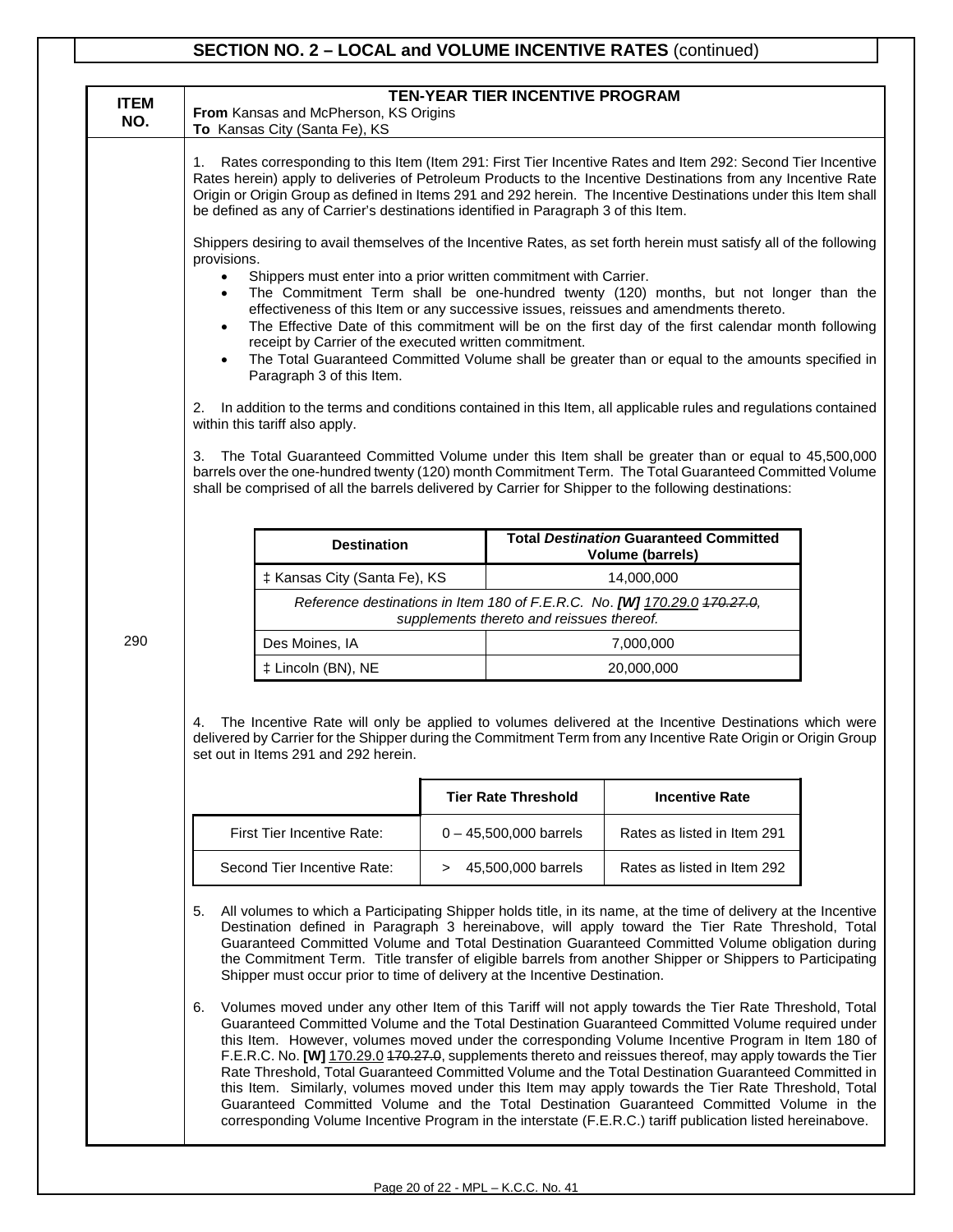| SECTION NO. 2 - LOCAL and VOLUME INCENTIVE RATES (continued) |                    |                                                                                                                                                                                                                                                                                                                                                                                                                                                                                                                                                                                                                                                                                                                                                                                                                                              |  |  |
|--------------------------------------------------------------|--------------------|----------------------------------------------------------------------------------------------------------------------------------------------------------------------------------------------------------------------------------------------------------------------------------------------------------------------------------------------------------------------------------------------------------------------------------------------------------------------------------------------------------------------------------------------------------------------------------------------------------------------------------------------------------------------------------------------------------------------------------------------------------------------------------------------------------------------------------------------|--|--|
|                                                              | <b>ITEM</b><br>NO. | <b>TEN-YEAR TIER INCENTIVE PROGRAM (continued)</b><br>From Kansas and McPherson, KS Origins<br>To Kansas City (Santa Fe), KS                                                                                                                                                                                                                                                                                                                                                                                                                                                                                                                                                                                                                                                                                                                 |  |  |
|                                                              |                    | 7. Any volumes delivered by Carrier for Shipper under this Item shall not be eligible for any other Item of this<br>Tariff.                                                                                                                                                                                                                                                                                                                                                                                                                                                                                                                                                                                                                                                                                                                  |  |  |
|                                                              |                    | Carrier will invoice the Shipper at the time of shipment and at rates set out in Item 200 of this tariff. After<br>8.<br>the end of each month, Carrier will calculate the difference between the rate invoiced and the applicable<br>Incentive Rate for volumes delivered during the previous month at the Incentive Destination for the Shipper from<br>all eligible Incentive Rate Origins or Origin Groups, and will issue a payment to Shipper. Shipper will bear all<br>other applicable charges contained within this tariff.                                                                                                                                                                                                                                                                                                         |  |  |
|                                                              |                    | 9. Carrier may increase the rates set out in Item 291 and Item 292 if the corresponding base rate in Item 200<br>of this tariff, is increased. The increase will be limited to the same percentage as the corresponding base rate<br>increase. However, if Carrier elects not to take an allowed increase in a given year, then it may take the<br>cumulative increase from the previous increase set forth in this Paragraph in subsequent Contract Years.                                                                                                                                                                                                                                                                                                                                                                                  |  |  |
|                                                              |                    | 10. If required, the Shipper shall furnish security in a form satisfactory to Carrier and adequate and sufficient to<br>guarantee any payments, which may come due under this commitment.                                                                                                                                                                                                                                                                                                                                                                                                                                                                                                                                                                                                                                                    |  |  |
|                                                              |                    | 11. At the end of the Commitment Term, if the Shipper did not meet the Total Destination Guaranteed<br>Committed Volume at one or more Destinations, the Shipper will pay a Destination Commitment Reversion<br>equal to the difference between the Total Destination Guaranteed Committed Volume for each Destination<br>requirement and the actual volume delivered to that Destination during the Commitment Term multiplied by the<br>weighted average First Tier Incentive Rate in effect on the last day of the term to the respective Destination.                                                                                                                                                                                                                                                                                    |  |  |
|                                                              | 290<br>(cont'd)    | In addition, if the Shipper did not meet the Total Guaranteed Committed Volume during the Commitment Term,<br>the Shipper will pay a Commitment Reversion equal to the difference between the Total Guaranteed Committed<br>Volume and the actual volume delivered during the Commitment Term less any volume for which a Destination<br>Commitment Reversion has already been paid for the respective Destinations during the Commitment Term,<br>multiplied by the volume weighted average First Tier Incentive Rate in effect on the last day of the term.                                                                                                                                                                                                                                                                                |  |  |
|                                                              |                    | 12. If a Shipper fails to meet the Total Guaranteed Committed Volume and/or the Destination Guaranteed<br>Commitment Volume, and that failure is the direct result of the Carrier's inability to provide service, the Total<br>Guaranteed Committed Volume and/or the Total Destination Guaranteed Committed Volume shall be reduced<br>prorata on a day for day basis for each day that the Carrier was unable to provide service. The Supplier must<br>assert its claim of Carrier's failure to provide service in writing to Carrier within the first ten (10) days of the<br>month following the event of Carrier's failure to provide service. The Supplier will bear the burden of proof in<br>showing that Carrier's failure to provide service did, in fact, result in the Supplier's failure to meet its commitment<br>obligations. |  |  |
|                                                              |                    | 13. Carrier shall not be obligated during any one calendar month to deliver more than one hundred twenty-five<br>percent (125%) of the prorated monthly Total Destination Guaranteed Committed Volume, or the prorated<br>monthly Total Guaranteed Committed Volume less the prorated monthly Total Destination Guaranteed<br>Committed Volumes, based on volumes set out in Paragraph 3 above.                                                                                                                                                                                                                                                                                                                                                                                                                                              |  |  |
|                                                              |                    | 14. In the event Shipper experiences Force Majeure that delays delivery of product to Carrier at point of origin.<br>Carrier may, at its sole discretion, upon written notification of circumstances from Shipper, extend the<br>Commitment Term. Such extension period shall in no event, individually or cumulatively, exceed a total of thirty<br>(30) days over the Commitment Term. Force Majeure shall mean acts of God, strikes, lockouts, or other<br>industrial disturbances, acts of public enemy, wars, insurrections, riots, lightning, earthquakes, fires, floods,<br>storms, washouts and any other causes, not within the control of Shipper.                                                                                                                                                                                 |  |  |